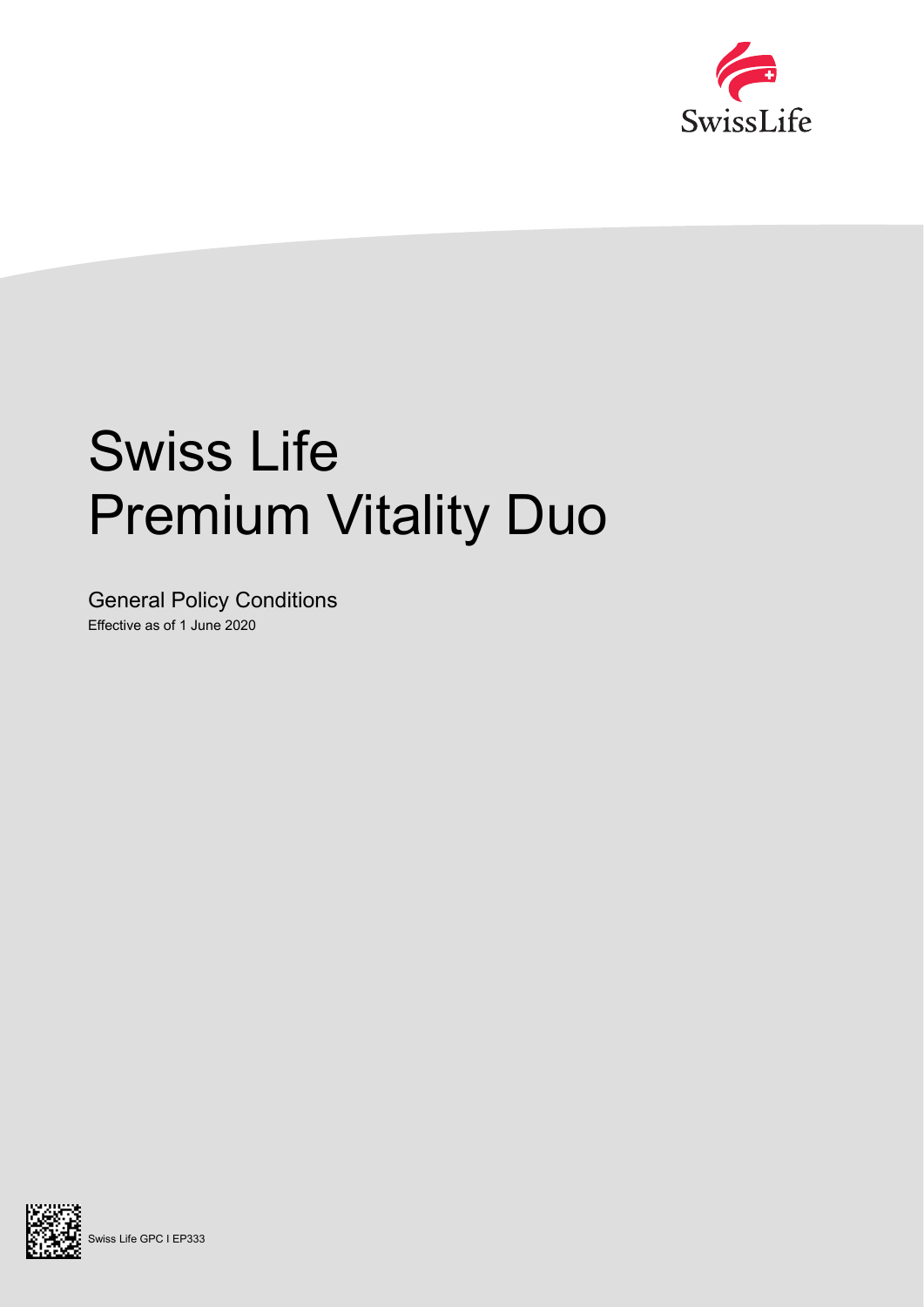# Dear Customer

We are delighted that you have chosen our pension solution, offering the possibility of unit-linked savings with insurance protection. You benefit from the flexibility of a combined pension plan which enables you to switch between tax-qualified provisions (pillar 3a) and non-tax-qualified provisions (pillar 3b) in line with your needs.

We hereby enclose the General Policy Conditions (GPC) detailing everything you need to know about your fund-unit-linked life insurance. All the information on your insurance contract which we are required to give you under the law has been integrated into the General Policy Conditions, the application and the policy. We would be happy to answer any questions you may have on this.

The General Policy Conditions apply for both tax-qualified (pillar 3a) and non-tax-qualified (pillar 3b) provisions. Where certain conditions only apply to one of the two types of coverage this is clearly stated.

Yours sincerely Swiss Life

In the interest of readability, the singular form is used throughout even when more than one person is involved. All role and job descriptions refer equally to men and women.

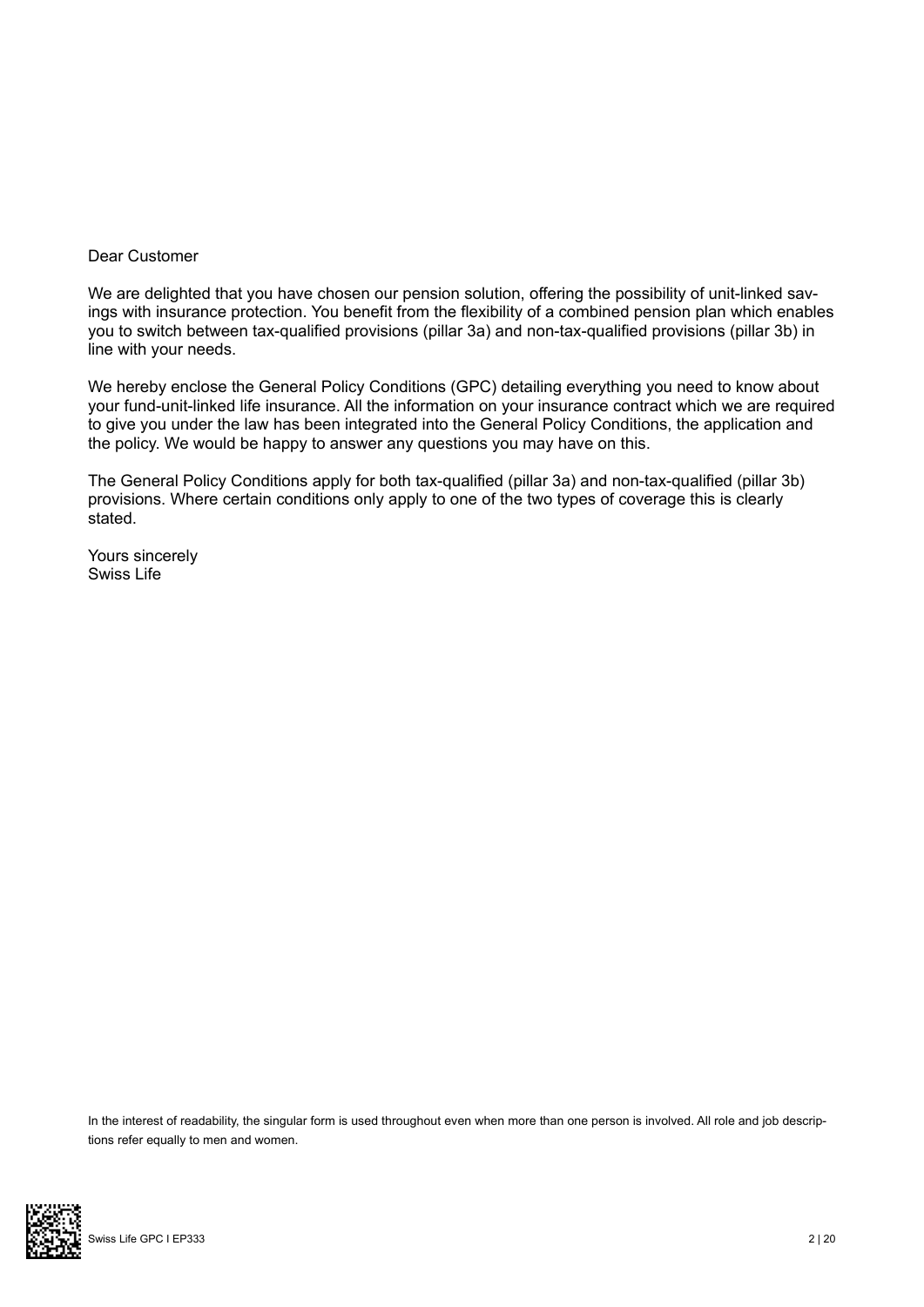# **Overview**

| 1            |                                      | Information on your insurance contract                    | 4        |
|--------------|--------------------------------------|-----------------------------------------------------------|----------|
| $\mathbf{2}$ |                                      | Definition of key terms                                   | 5        |
| 3            |                                      | Your insurance solution                                   | 7        |
|              | 3.1                                  | Your advantages at a glance                               | 7        |
|              |                                      | 3.2 Unit-linked savings with insurance protection         | 7        |
|              |                                      | 3.3 Additional insurance for disability and death         | 7        |
|              | 3.4                                  | More flexibility with the combined pension<br>plan        | 7        |
| 4            |                                      | <b>Insurance benefits</b>                                 | 9        |
|              | 4.1                                  | Benefit upon survival                                     | 9        |
|              | 4.2                                  | Death benefits                                            | 9        |
|              | 4.3                                  | Benefits in the event of disability                       | 9        |
|              |                                      | 4.4 Extent of coverage                                    | 10       |
|              |                                      | 4.5 Exclusions                                            | 10       |
|              | 4.6                                  | <b>Bonus</b>                                              | 11       |
|              | 4.7                                  | How do you receive your benefit upon                      |          |
|              |                                      | survival?                                                 | 11       |
|              | 4.8                                  | Procedure in the event of death                           | 11       |
|              | 4.9                                  | How do you receive your disability benefits?              | 11       |
| 5            | Valuable information on the premiums |                                                           | 12       |
|              | 5.1                                  | Premium calculation                                       | 12       |
|              | 5.2                                  | Premium guarantee                                         | 12       |
|              | 5.3                                  | Notes on premium payments                                 | 12       |
|              | 5.4                                  | What happens if you do not pay the                        |          |
|              |                                      | premiums on time?                                         | 12       |
|              |                                      | 5.5 Premium interruption                                  | 12       |
|              | 5.6                                  | Conversion to paid-up insurance and the                   |          |
|              |                                      | implications                                              | 13       |
|              | 5.7                                  | Additional pillar 3a payments                             | 13       |
|              | 5.8                                  | Tax deductibility of premiums                             | 13       |
|              | 5.9                                  | How we use your premiums                                  | 13       |
|              |                                      | 5.10 Choice of funds                                      | 14       |
|              |                                      | 5.11 Commissions and duties                               | 14<br>14 |
|              |                                      | 5.12 Use of distributions from investment funds           | 14       |
|              |                                      | 5.13 Change in the range of funds<br>5.14 Exit management | 14       |
|              |                                      |                                                           |          |

| 6 |     | Your insurance contract                            | 15 |
|---|-----|----------------------------------------------------|----|
|   | 6.1 | Notes on the conclusion of your insurance          |    |
|   |     | contract                                           | 15 |
|   |     | 6.2 Duration of your insurance coverage            | 15 |
|   |     | 6.3 Partial or full surrender of your contract     | 16 |
|   | 6.4 | Terminating your insurance contract                |    |
|   |     | prematurely                                        | 16 |
|   |     | 6.5 Annual statements                              | 17 |
|   |     | 6.6 Establishing the order of beneficiaries        | 17 |
|   |     | 6.7 Pledging and assigning your insurance          |    |
|   |     | entitlements                                       | 17 |
|   |     | 6.8 Granting an interest-bearing loan              | 18 |
|   |     | 6.9 Notices and disclosure obligation              | 18 |
|   |     | 6.10 Special agreements                            | 18 |
|   |     | 6.11 Place of performance                          | 18 |
|   |     | 6.12 Data protection                               | 18 |
|   |     | 6.13 Amendment of the General Policy Conditions    | 19 |
|   |     | 6.14 Limitations on sales outside Switzerland      | 19 |
|   |     | 6.15 Contacts                                      | 19 |
|   |     | 6.16 Applicable law                                | 19 |
|   |     | 6.17 Place of jurisdiction for claims arising from |    |
|   |     | your insurance contract                            | 19 |
|   |     |                                                    |    |
|   |     |                                                    |    |

| 7 Contractual relationship in the event of war |                      | 20     |
|------------------------------------------------|----------------------|--------|
|                                                | 7.1 Military service | 20.    |
|                                                |                      | $\sim$ |

7.2 War 20

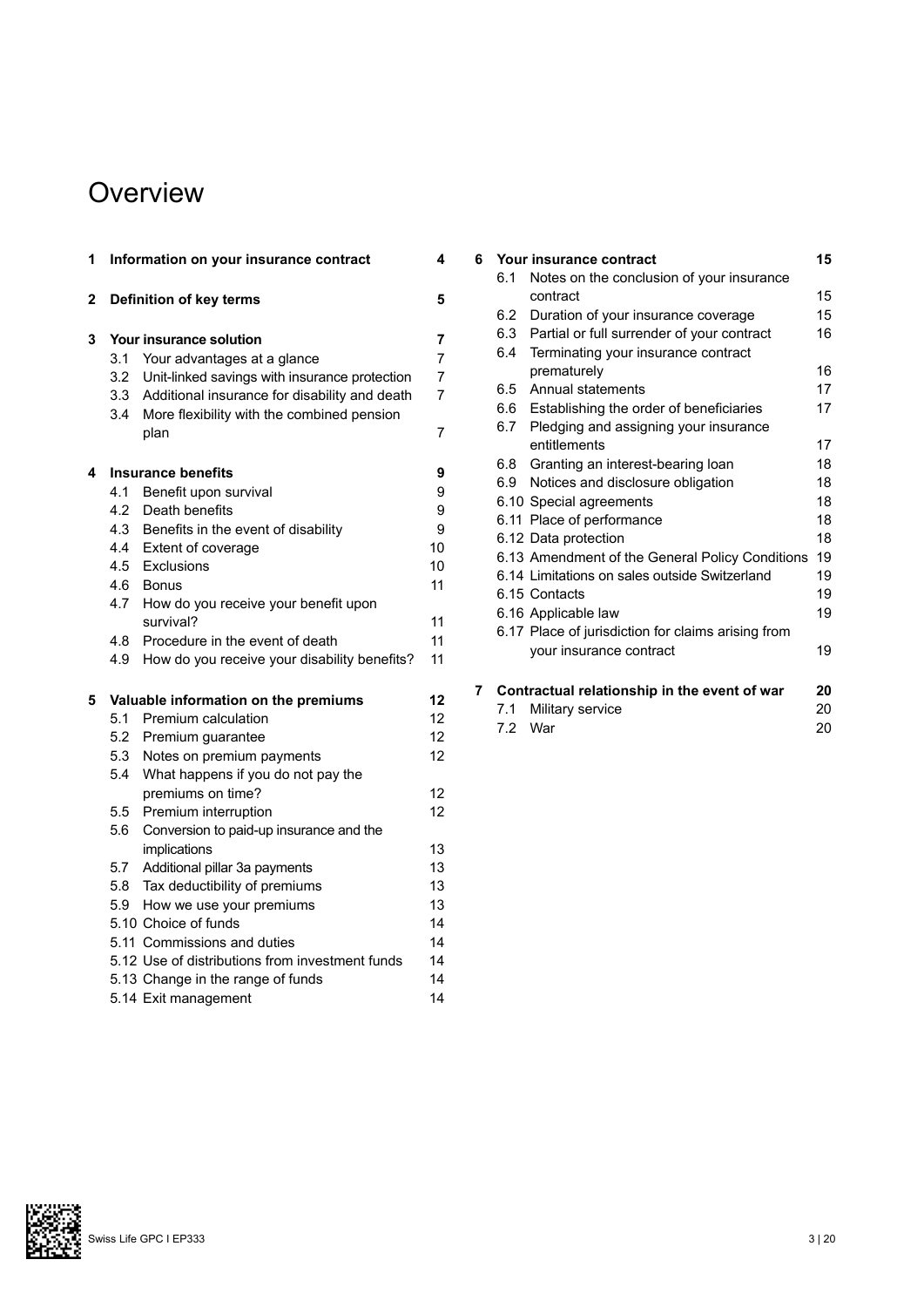# 1 Information on your insurance contract

Under the Federal Law on Insurance Contracts (VVG) we are obliged to inform you of your contractual party and of the key details of your insurance contract.

Your contractual party is Swiss Life. Swiss Life is a life insurance company offering comprehensive benefits coverage for occupational pension provisions (second pillar) and for private provisions (third pillar).

Swiss Life, a public limited company under Swiss law with its head office in Zurich, is entered in the commercial register as: Swiss Life Ltd General-Guisan-Quai 40 8002 Zurich

The present General Policy Conditions contain the following information in the sections indicated below:

| • Scope of insurance coverage               | 4.1, 4.2, 4.3 |
|---------------------------------------------|---------------|
| • Calculation of and participation in bonus | 4.6           |
| • Policyholder's obligations                | 4.7, 4.8, 4.9 |
| • Termination of the insurance contract     | 6.4           |
| • Processing of personal data               | 6.12          |

You will find the following information in the insurance application and policy:

- Insured risks
- Premiums owed
- Term of the insurance contract

The application also provides information on the following:

• Surrender and paid-up values of the insurance

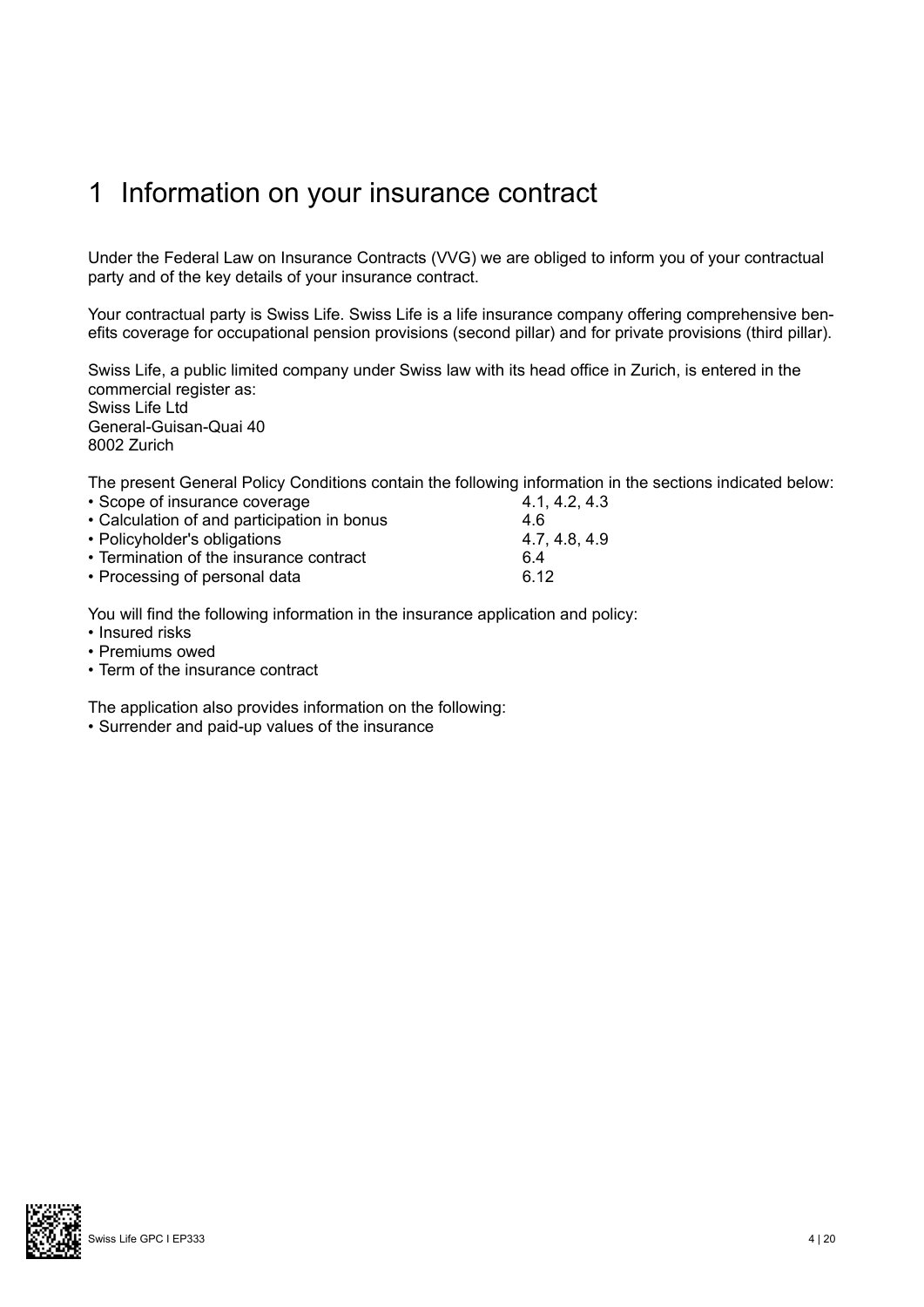# 2 Definition of key terms

The terms explained below are used consistently throughout this contract and are placed in italics.

"You" refers to the policyholder, i.e. the person who concludes the insurance contract with Swiss Life. The policyholder is Swiss Life's contractual partner and thus assumes all rights and obligations under the insurance contract.

"We" refers to Swiss Life, the insurance company with which you have concluded the insurance contract.

#### B **Basis for calculation**

The basis for calculation comprises factors used to calculate the *premiums* and benefits. The basis for calculation includes statistical information from mortality and disability tables which show the probability of the occurrence of the insured event. If a technical interest rate is used in the calculation, this also forms part of the basis for calculation. The technical interest rate and the information on the applicable mortality and disability tables are shown in the *policy*.

#### **Bonus**

Bonuses are non-guaranteed benefits, which we credit to your insurance contract each year in the form of participation in the surplus if the risk or cost result for the financial year turns out better than projected in the calculations underlying the *premium*.

# D **Detailed statement**

The detailed statement is an annual statement which you receive at the beginning of every *insurance year*. The statement shows the insurance benefits, the current *fund assets* and the allocation and level of your *bonuses*.

# F **Fund assets**

By investing your *savings premiums* in *investment funds*, your insurance builds up fund assets. The fund assets correspond to the value of all the *fund units* in your chosen *investment fund* on a specific day. The value of the *fund units* is determined on the basis of the relevant closing price of the *investment fund*. We do not give any guarantee as to the value of the *fund units*.

#### **Fund units**

Fund units represent the participation in an *investment fund* and are a claim vis-à-vis the fund management company to participate in the assets and the return on an *investment fund*. The *fund assets* allocated to the insurance contract constitute the assets underlying the fund-unit-linked life insurance. Benefits arising from the insurance contract depend on the performance of the underlying assets. The *fund assets* are held by Swiss Life in its own name.

# H **Head office**

Swiss Life's head office is located in Zurich. Swiss Life Ltd General-Guisan-Quai 40 8002 Zurich

# I **Insurance year**

The beginning of the insurance year is defined in the *policy*.

#### **Investment and divestment**

Investment in *investment funds* involves allocating the relevant number of *fund assets* to the assets underlying the insurance contract. In the case of divestment in the event of survival or death as well as *surrender* or partial *surrender*, the underlying assets are reduced by the corresponding number of *fund assets*.

#### **Investment fund**

An investment fund is a collective investment which a fund management company manages for the investor based on the principle of risk distribution. Investors participate in the investment fund by acquiring *fund units*. In the case of Swiss Life Premium Vitality Duo, Swiss Life is the investor.

# P **Paid-up value**

The paid-up value is the amount of the insurance benefit after the insurance has been converted into a premium-free *policy* before the obligation to pay *premiums* has expired.

#### **Policy**

The policy is the contract document which in particular shows the level of the insured benefits and of the *premiums*.

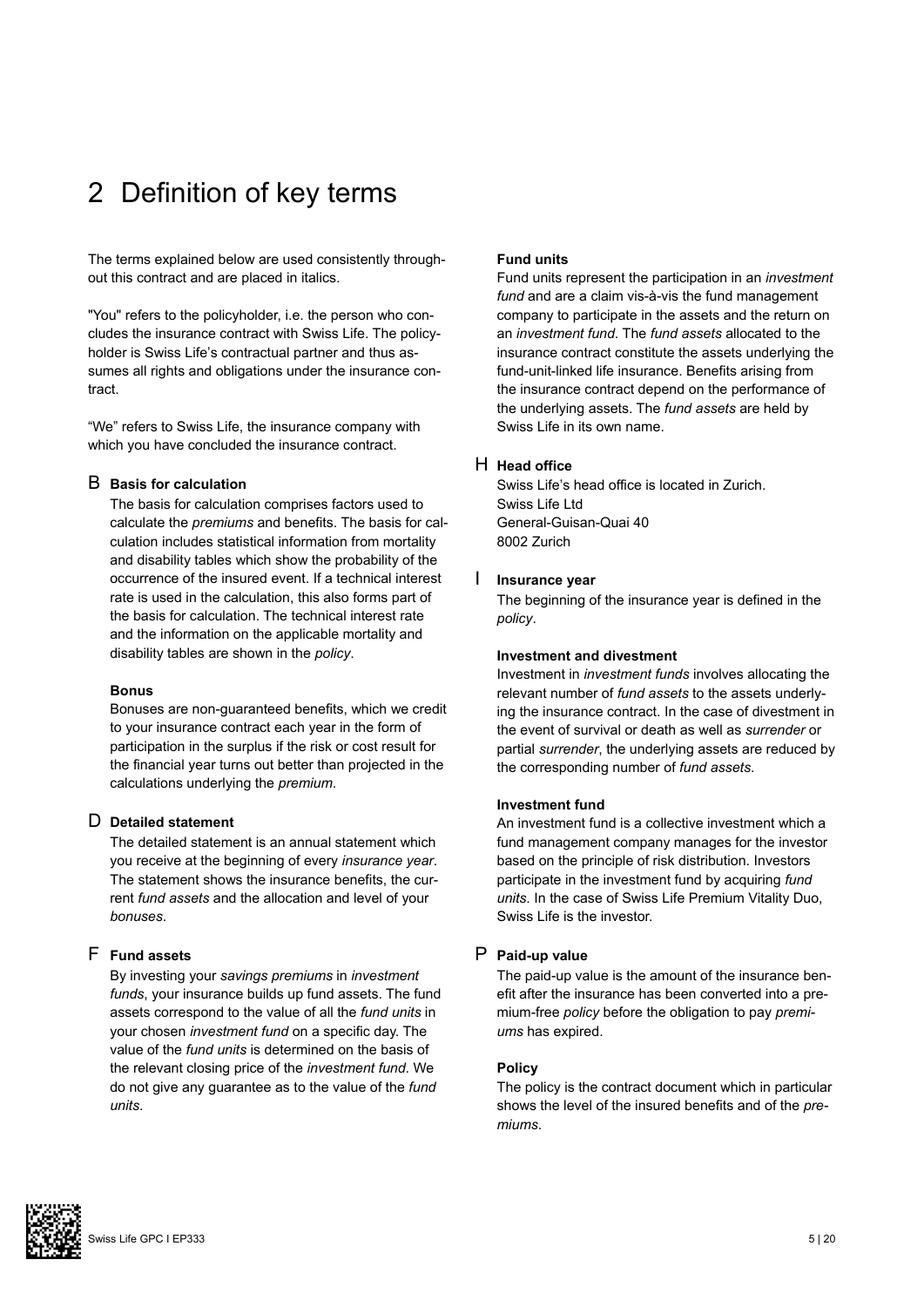#### **Premium**

The premium is the amount you pay to finance the insured benefits and the costs.

# S **Savings premium**

The savings premium corresponds to the portion of the *premium* for the fund-unit-linked life insurance that remains for investment in *fund units* after the costs incurred in connection with your insurance have been subtracted. The costs incurred with your insurance consist of the costs for any insurance cover in the event of death and expenses for advisory services and for the conclusion and management of the contract.

### **Surrender**

Surrender is the insurance term for terminating the *policy* before the end of its term at your request.

# W **Waiting period**

The insurance benefits for disability are not paid out until expiry of a waiting period calculated from the onset of disability. The applicable waiting period is shown in your *policy*.

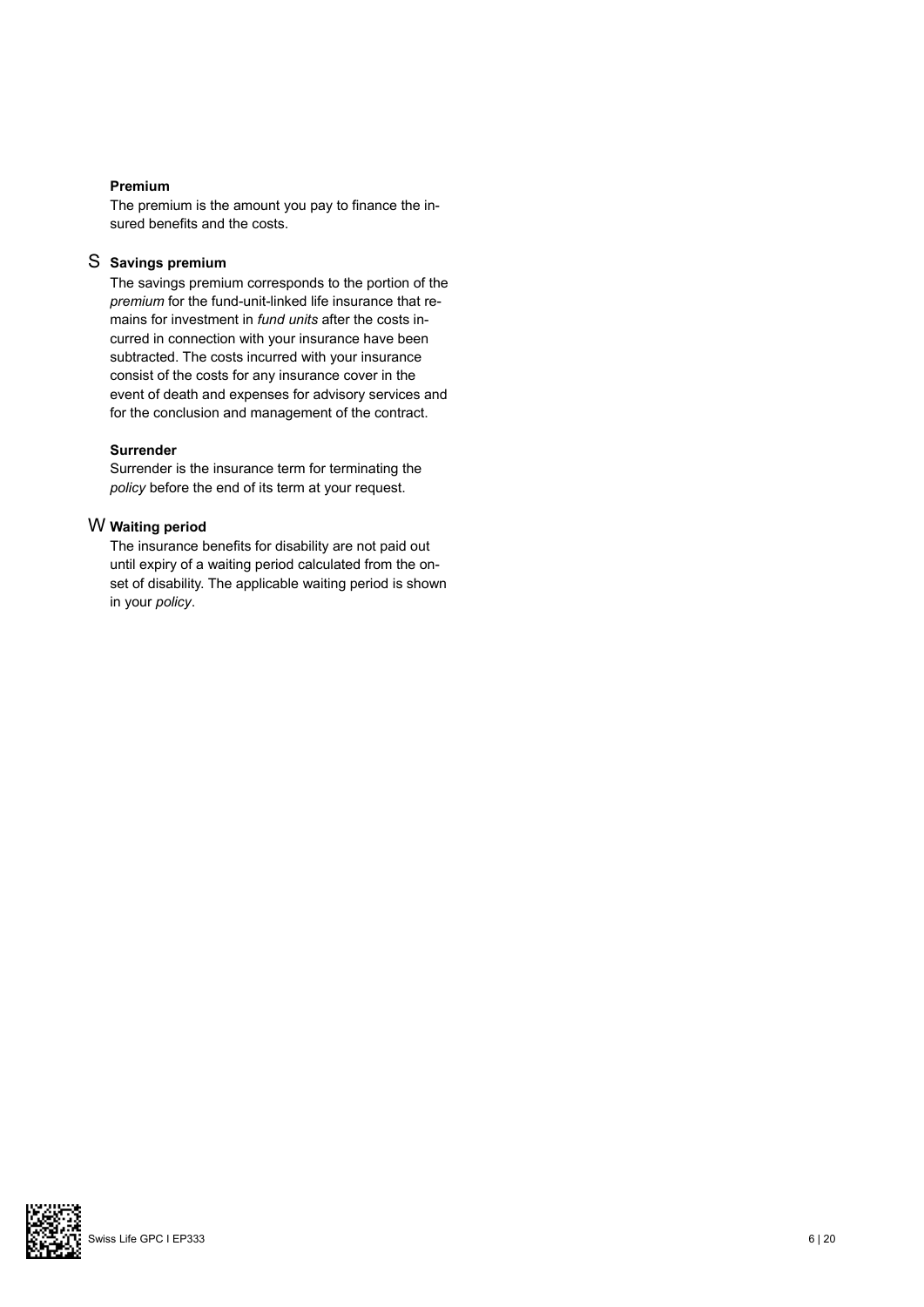# 3 Your insurance solution

# **3.1 Your advantages at a glance**

Swiss Life Premium Vitality Duo is a fund-unit-linked life insurance solution combining tax-qualified (pillar 3a) and non-tax-qualified insurance (pillar 3b). The insurance is financed with monthly *premiums* and comprises a guaranteed lump-sum death benefit or a waiver of *premiums* in the event of disability.

If you would like more extensive hedging of the financial risk upon death or disability, Swiss Life Premium Vitality Duo offers you additional insurance coverage.

Swiss Life Premium Vitality Duo represents an ideal combination of insurance and tax advantages.

# **3.2 Unit-linked savings with insurance protection**

# **Fund portfolio (example)**



A range of different *investment funds* with various risk characteristics are available in which you can invest your *savings premiums*.

You choose one or more *investment funds* based on your risk capacity and risk appetite.

In the event of survival upon expiry of the insurance contract, the benefits from the fund-unit-linked life insurance correspond to the *fund assets*.

In the event of death during the term of the insurance contract, we pay out the *fund assets*. If a guaranteed lumpsum death benefit is insured under the fund-unit-linked life insurance and its amount is greater than the *fund assets*, we will pay out the guaranteed lump-sum death benefit instead of the *fund assets.* 

# **3.3 Additional insurance for disability and death**

To protect against the financial consequences of disability, we provide the following options:

- Disability income
- Short-term disability benefit
- Waiver of *premium* in the event of disability

There are two types of pension in each case:

- Disability income in the event of illness or accident
- Disability income in the event of illness

To protect against the financial implications of death we provide the following additional options:

- A fixed lump sum in the event of death resulting from illness or accident
- A lump sum in the event of death resulting from illness or accident, which decreases on an annual basis
- Additional lump sum in the event of death as a result of an accident

# **3.4 More flexibility with the combined pension plan**

### **Design your own insurance**

With its combined pension plan, Swiss Life Vitality Duo offers you flexibility in line with your personal situation. This allows you, for example, to pay future *premiums*  into pillar 3b instead of 3a on leaving gainful employment or when your earned income drops.

#### **The combined pension plan**

Swiss Life Vitality Duo links a pillar 3a and pillar 3b contract, if required, and enables you to switch from pillar 3a to pillar 3b and vice versa, with the *basis for calculation* remaining unchanged. This guarantees that the insurance coverage agreed upon conclusion of the contract continues for the entire term of the contract.

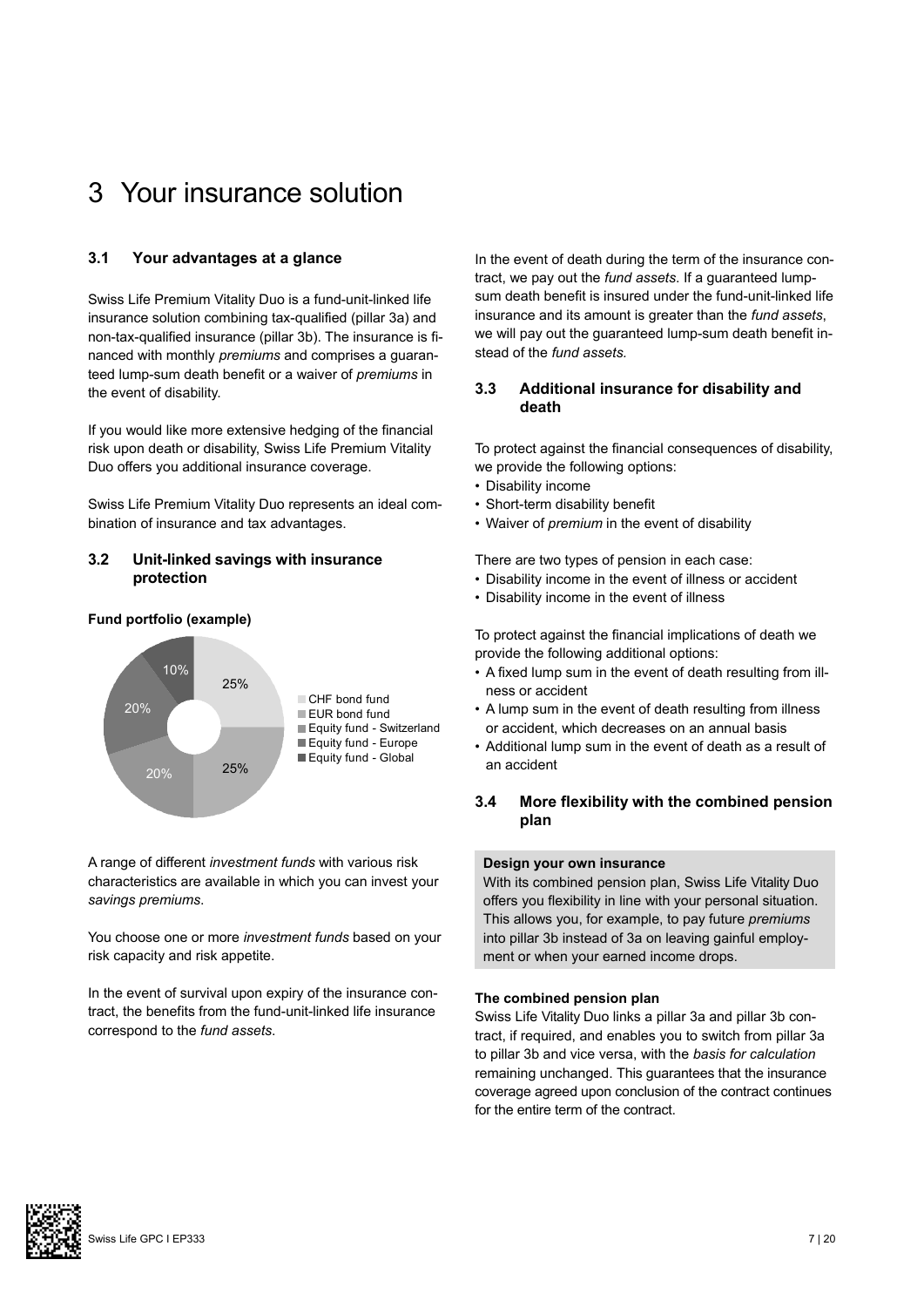When you switch from pillar 3a to 3b and vice versa, the insurance contract continues as paid-up insurance in the one pillar. Future *premiums* are paid into the insurance contract in the other pillar. Any additional cover for disability or death is maintained through insurance with identical coverage in the other pillar.

The insurance contracts in pillars 3a and 3b have the same expiry date.

With premature termination of either the 3a or 3b insurance contract, you lose the right to a later conclusion of a new (second) insurance contract in the framework of the combined pension plan within the meaning of these General Policy Conditions.

In the case of a combined pension plan, a switch from pillar 3a to pillar 3b becomes necessary if the policyholder no longer fulfils, or only partially fulfils, the preconditions for pillar 3a insurance (termination of gainful employment or reduction of earned income).

#### **Premiums**



Term of insurance

 $\mu$  small small small small small small small small small small small small small small small small small small small small small small small small small small small small small small small small small small small small

If the same amount of *premiums* for the pillar 3b insurance contract is not paid for at least five consecutive years, the *premium* payments are generally subject to stamp duty on life insurance *premiums*. In such cases we will charge the stamp duty to you.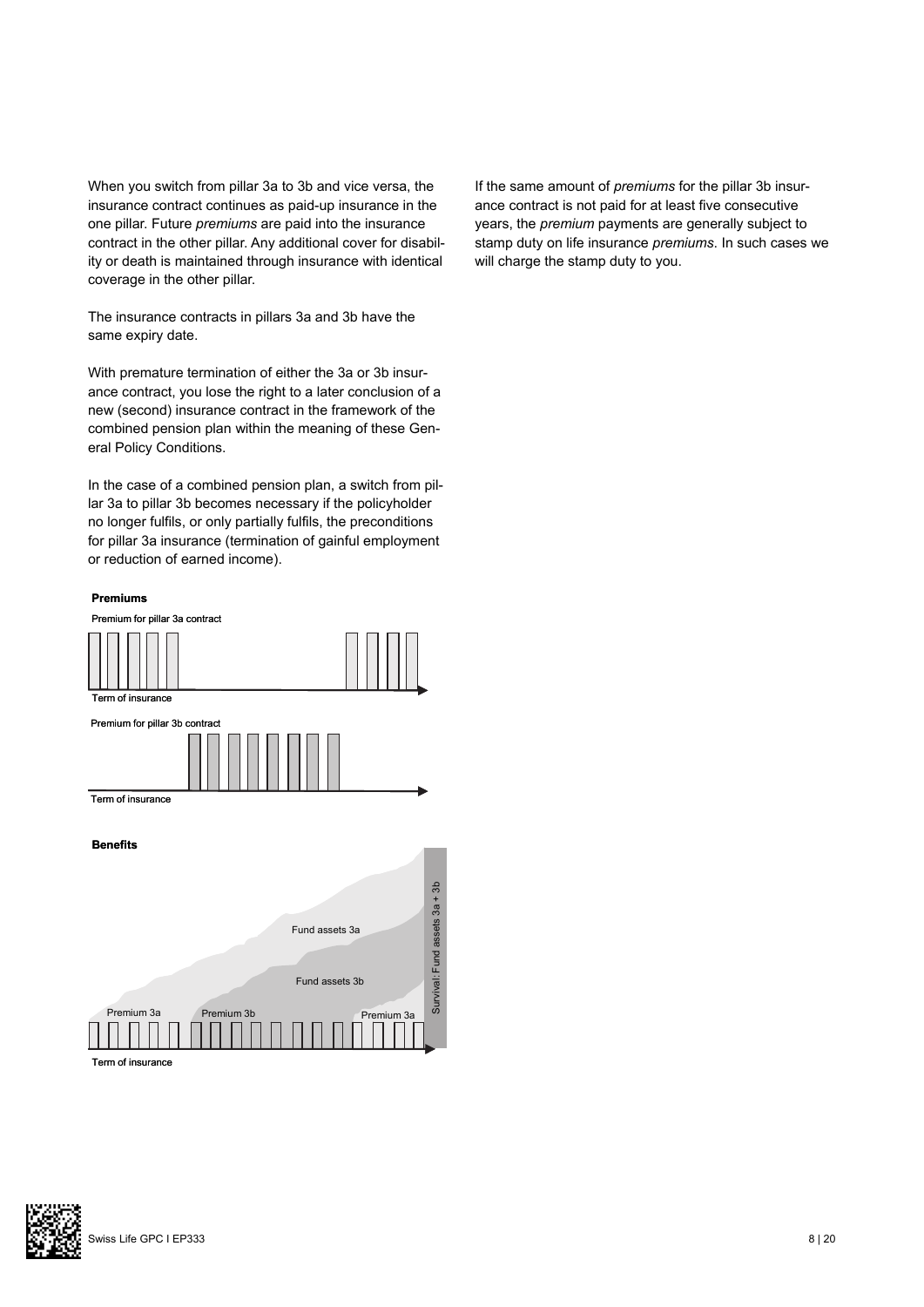# 4 Insurance benefits

# **4.1 Benefit upon survival**

If the insured person survives to the expiry of the contract, we will pay out the *fund assets*.

# **4.2 Death benefits**

If the insured person survives the term of the contract, we will pay the *fund assets*. If a guaranteed lump-sum death benefit is insured under the contract and its sum is higher than the *fund assets*, we will pay out the guaranteed lump-sum death benefit instead of the *fund assets*.

The key date of the calculation of the *fund assets* is the date of receipt of the death notice at our *head office* in Zurich. The guaranteed lump-sum death benefit is shown in the *policy*.

# **Supplementary insurable benefits**

The benefits described below are insured if they are stated in the *policy*.

#### *Fixed lump-sum death benefit*

If the insured person dies before the contract expires, we will pay out the additionally insured benefit.

# *Annually decreasing benefit in event of death*

The insured death benefit decreases annually by a fixed amount. If the person dies before the contract expires, we will pay out the additionally insured benefit.

#### *Insurance in the event of death due to an accident*

If the insured person dies as a result of an accident within two years of the date of the accident, we will pay out the guaranteed additional lump-sum death benefit.

# **4.3 Benefits in the event of disability**

#### **Waiver of premium in event of disability**

If the fund-unit-linked life insurance does not comprise a guaranteed lump-sum death benefit, the waiver of *premium* in the event of disability must be covered by mandatory insurance and cannot be excluded. The waiver of *premium* in the event of disability can be included as an additional benefit if a guaranteed lump-sum death benefit is incorporated in the fund-unit-linked life insurance.

Depending on the degree of disability of the insured person, the obligation to pay *premiums* is waived in full or in part after the *waiting period* has expired. In this case we assume responsibility for making the relevant future *premium* payments.

#### **Supplementary insurable benefits**

The benefits described below are insured if they are stated in the *policy*.

# *Disability income*

Depending on the degree of disability of the insured person, the agreed benefit is paid out in full or in part after the *waiting period* has expired.

#### **Disability income**



Term of insurance

# *Short-term disability benefit*

Depending on the degree of disability of the insured person, the agreed benefit is paid out in full or in part for a maximum of 21 months after the *waiting period* of three months has expired.

If the insured person becomes disabled again after having recovered full earning capacity, a maximum benefit period of 21 months applies, if one of the following conditions is met:

- A new onset of disability due to the same cause, after the insured person was fully capable of earning for the last twelve months
- Disability due to another cause.

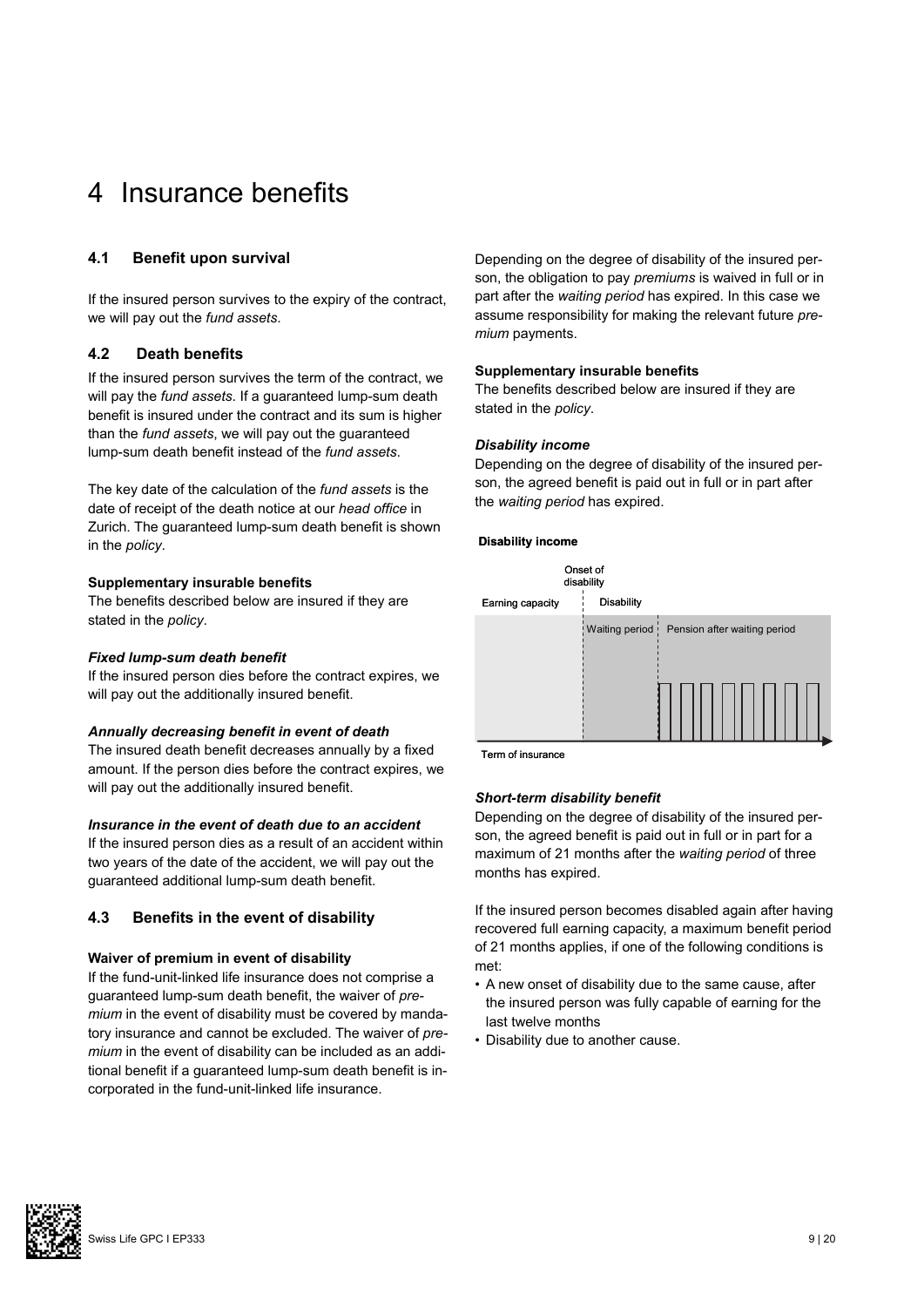#### **Definition of disability**

An insured person is disabled if, due to a medically and objectively established illness or an accident, the person is totally or partially incapable of working in their own occupation or in any other suitable occupation, resulting in a loss of earnings. Any suitable occupation is one which corresponds to the insured person's abilities and situation in life, even if the requisite knowledge and skills must first be acquired through retraining.

The basis for determining the degree of disability – depending on the insured person's situation in life – is their occupation, their earned income, or a combination of both factors. If the insured person earns an income, the benefit to be granted is determined by the degree to which this income falls short of the prior income, expressed in percent. If the insured person does not pursue any gainful activity, a comparison with the previous level of gainful activity determines the degree of disability.

With a degree of disability of 66<sup>2</sup>/<sub>3</sub>% or more, an entitlement exists to the full benefit. If the degree of disability is less than 25%, there is no entitlement to benefits.

The agreed annuity is paid out in full or in part following expiry of the *waiting period*.

We do not enforce a new *waiting period* if, within 12 months of resuming full earning capacity, disability reoccurs due to the same cause. The condition for full earning capacity is met if the degree of disability is less than 25%.

The disability benefit represents a form of casualty insurance, because the extent of the injury or impairment (degree of disability) – rather than the event – determines the level of the benefit. We will renounce our right of enforcement of a possible over-insurance and the thereby reduction involved in the indemnity event.

#### **Waiting period overview**



Term of insurance

#### **4.4 Extent of coverage**

#### **Worldwide cover**

The insurance cover is valid worldwide, provided no expressly agreed exclusion applies.

#### **Gross negligence**

We will waive a reduction of benefits if a claim is the result of gross negligence.

#### **Increased risk**

Increases in risk after the application is signed are covered.

# **4.5 Exclusions**

#### **Death by suicide**

If the insured person commits suicide within three years after the commencement of the insurance, there is no insurance coverage in the event of death. We will only pay the *surrender* value of the insurance. A new three-year period begins if the death coverage is increased.

These stipulations also apply if the insured person was non compos mentis or suffering from diminished competency at the time of suicide.

If the insured person commits suicide after the three-year period has expired, full coverage is retained.

#### **Restrictions with regard to disability**

There will be no entitlement to benefits if the disability has been intentionally self-inflicted or is the result of active participation in a war, war-like activities or civil disturbances.

Entitlement to benefits in the event of disability (annuities and/or waiver of premium) lapses as soon as the insured person gives up their residence in Switzerland and possesses neither Swiss citizenship nor the C settlement permit.

#### **Restrictions with regard to death**

There will be no insurance coverage if the death of the insured person is the result of active participation in a war, war-like activities or civil disturbances. We will only pay the *surrender* value of the insurance.

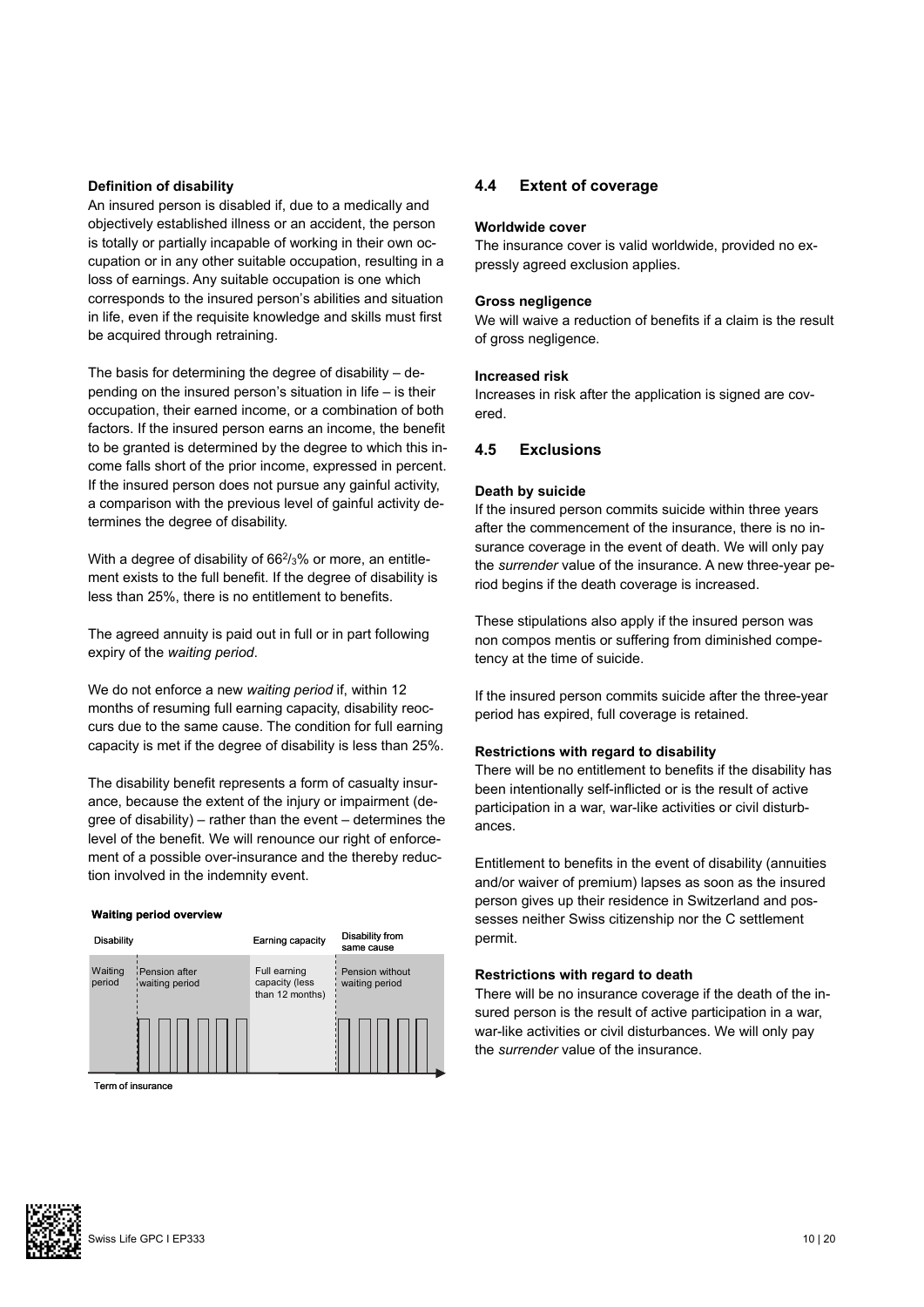### **4.6 Bonus**

#### **Guarantee and bonus**

With fund-unit-linked life insurance, positive returns result if the actual risk and cost experiences are more favourable than was assumed when calculating the *premiums* for the insured benefits applied for.

We pass on your share of the positive returns to you in the form of *bonuses*.

As investment income and risk and cost experience are particularly prone to fluctuations, future *bonus* distributions cannot be guaranteed.

#### **Bonus reserve**

At the end of the financial year, we determine the share of the positive result to be allocated to the *bonus* reserve. The *bonus* reserve enables us to offset, to a certain extent, annual fluctuations in the *bonus* allocation.

#### **Terms of bonus allocation**

We determine the amount to be taken from the *bonus* reserve annually and allocate it to our customers.

Risk *bonuses*, cost *bonuses* and interest *bonuses* are allocated monthly.

*Bonuses* allocated under the insurance contract are incorporated into your insurance contract in the form of additional *fund units*.

### **Annual information and modification clause**

We inform you annually of the *bonus* allocation.

We are entitled to change the terms and conditions of the *bonus* allocation and the *bonus* application system during the term of your insurance contract, but we are obliged to inform you and the supervisory authority in advance of any such changes.

# **4.7 How do you receive your benefit upon survival?**

We pay the benefit upon expiry of the insurance in accordance with your payment instructions.

# **4.8 Procedure in the event of death**

We must be informed as soon as possible of the death of the insured person or the policyholder. We provide you with the forms required in addition to the *policy* and the official death certificate.



We are entitled to request further clarifications, documents and reports which we deem necessary to examine and evaluate the scope of benefits. In order to establish the entitlement to benefits, we may request copies of the will, the family certificate, and the certificate of inheritance or other documents.

Once we have completed our clarifications, we pay the benefits to the entitled persons.

# **4.9 How do you receive your disability benefits?**

The disability of the insured person must be reported to us at least one month prior to expiry of the *waiting period*. If the notification of disability is made at a later date, the entitlement will only be applicable from the date of notification.

During the period in which the claim for disability benefits is being examined, *premiums* remain due in full. When the claim to disability benefits is recognised, we reimburse any excess *premiums* you have paid.

We reserve the right to request medical examinations by a doctor or to obtain further information from the insured person or a third party. In this regard, you are obliged to provide us with the necessary information or to enable us to procure such information.

You must notify us immediately of any change in the degree of disability or professional activity while you are receiving disability income or during a period in which the *premium* is being waived. We reserve the right to review your disability status at any time. Any excess or unwarranted benefits received must be reimbursed.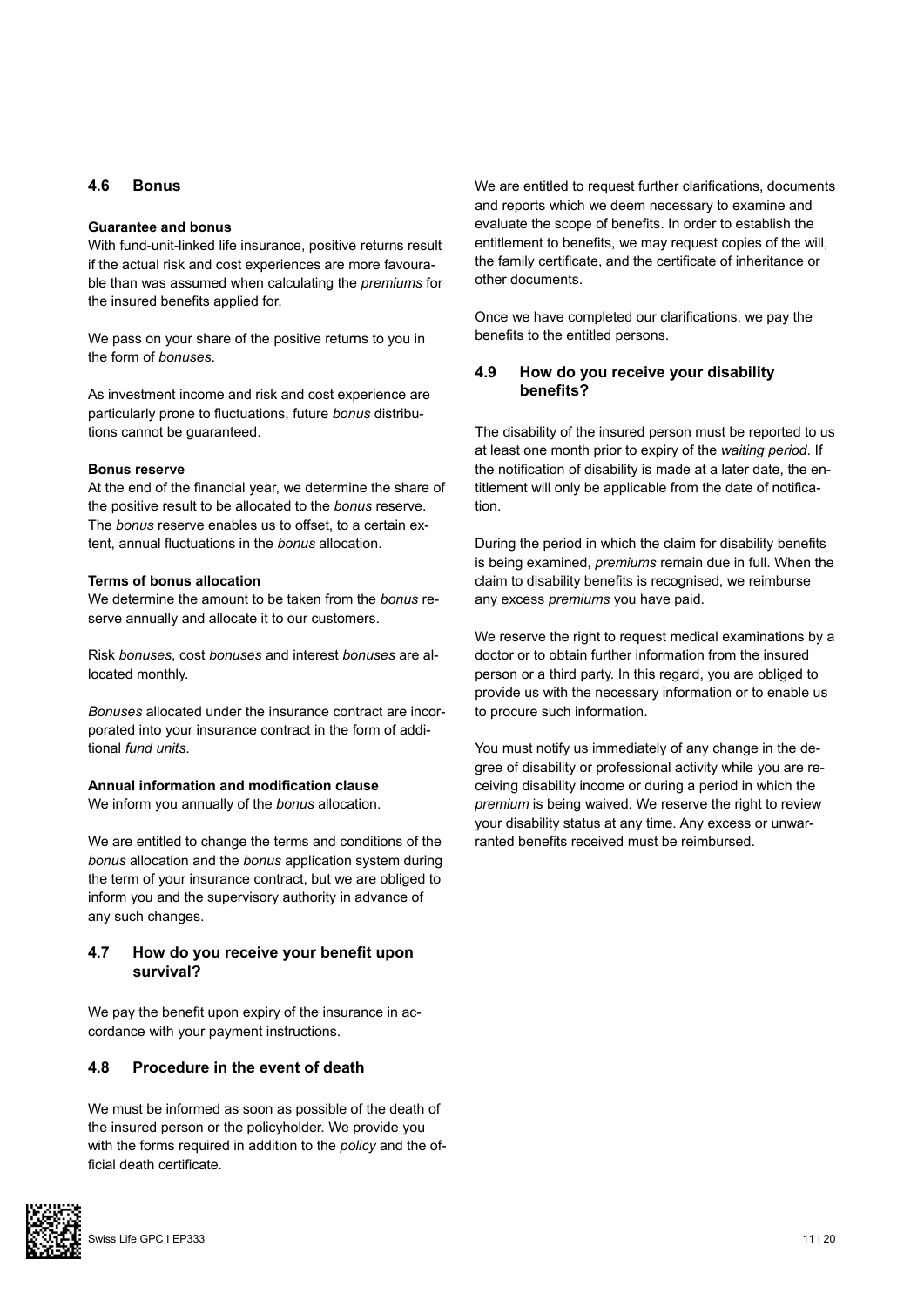# 5 Valuable information on the premiums

# **5.1 Premium calculation**

The *premiums* for the insured benefits are determined using the *basis for calculation* applied to this insurance contract.

The *premiums* for disability income are based on the risk category assigned to the insured person. The allocation into risk categories is based on the occupation exercised, the education and training completed and the nature of employment of the insured person, or other criteria.

The risk category applicable on conclusion of the contract applies for the entire term of the insurance. If the benefit is increased or an additional benefit is included in the contract during the term of the insurance, the current risk category is applied at the time of the increase or inclusion.

# **5.2 Premium guarantee**

Upon conclusion of the contract, the *premiums* agreed are guaranteed for the entire term of the contract, with the exception of the *premiums* to finance disability income. These *premiums* can be adjusted annually in line with the claims experience. The *premiums* cannot be adjusted while disability income is being received.

# **5.3 Notes on premium payments**

Swiss Life Premium Vitality Duo is financed with monthly *premiums*. The amount of your *premiums* is stated in your *policy* and in your *detailed statement*. The initial *premium* is payable upon conclusion of your insurance contract. You can pay subsequent *premiums* by direct debit.

The *premium* is only considered to have been paid if all previously due *premiums* have also been received in full.

# **5.4 What happens if you do not pay the premiums on time?**

#### **Initial premium**

If you do not pay the initial *premium* on time we will send you a reminder. If the *premium* has still not been paid by the 14-day payment period stated in the reminder, the insurance contract will be terminated.

#### **Subsequent premium**

If you fail to pay a subsequent *premium* on time we will send you a reminder. If the *premium* has still not been paid after expiry of the 14-day payment period stated in the reminder, we will convert the insurance contract to paid-up insurance or terminate the contract if conversion is not possible.

# **5.5 Premium interruption**

# **Pillar 3a**

After three insurance years at the earliest and the payment of three whole annual premiums, you may request premium interruption for a maximum of one year. The start and end of premium interruption must always fall on a premium due date.

Premium payments are suspended for a maximum of one insurance year during the interruption. The premium due during the interruption is taken from the insurance contract, which reduces the survival and death benefits. Any supplementary insurance is unaffected. The premium taken from the insurance contract is treated as a credit balance within the insurance contract and doesn't earn interest or entail any bonus entitlement. The credit is used to finance any premiums due during the interruption plus any interest rate risk financing costs.

In the event of death or surrender any remaining share of this credit will be paid out.

In the case of indexed contracts, where premiums are based on the maximum deduction from pillar 3a, a switch to level premiums may be necessary prior to the start of the premium interruption.

No more than three premium interruptions are permitted during the contract term.

#### **Pillar 3b**

After five insurance years at the earliest and the payment of five whole annual premiums, you may request premium interruption for a maximum of one year. The start and end of premium interruption must always fall on a premium due date.

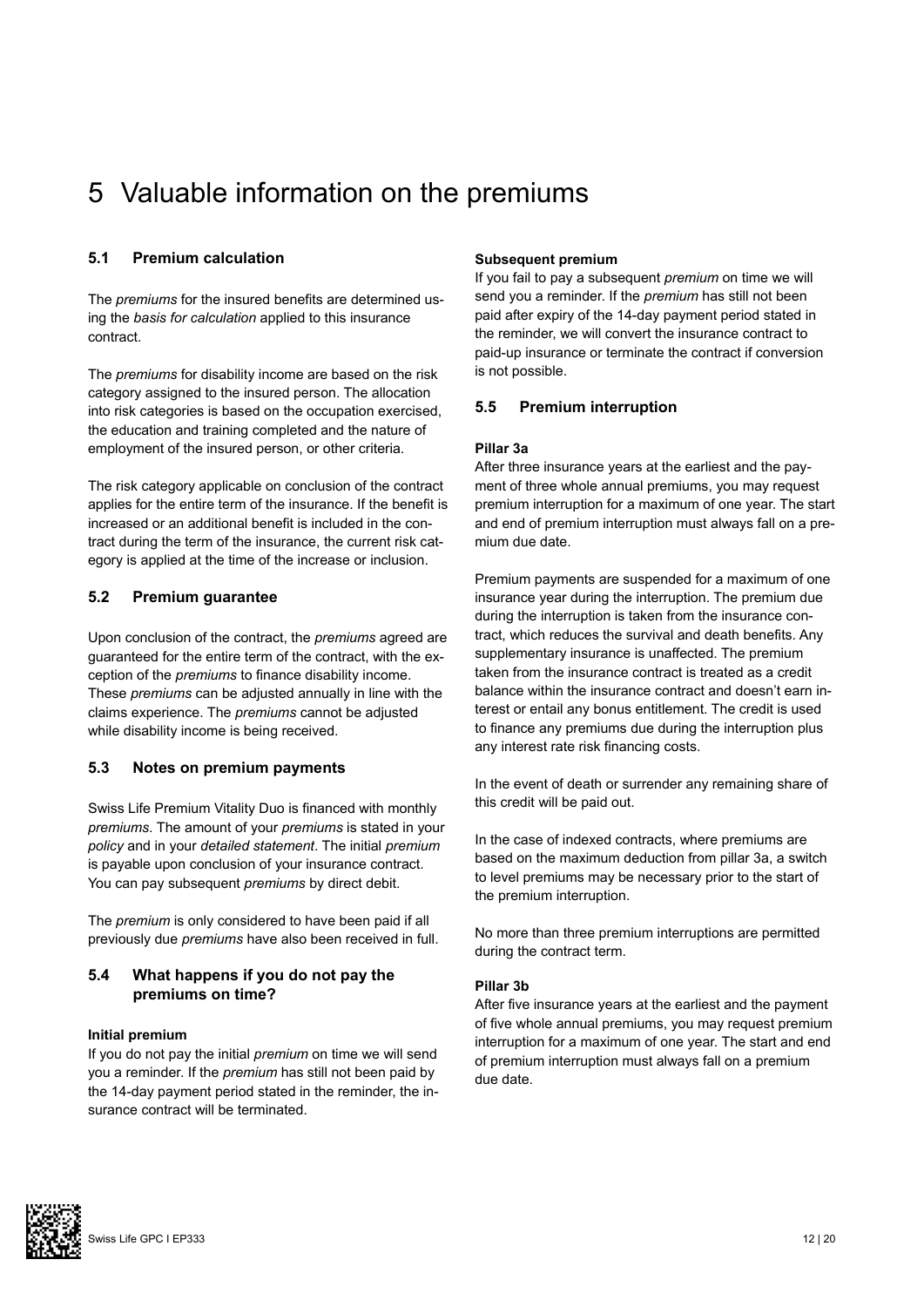Premium payments are suspended for a maximum of one insurance year during the interruption. The premium due during the interruption is taken from the insurance contract, which reduces the survival and death benefits. Any supplementary insurance is unaffected. The premium taken from the insurance contract is treated as a credit balance within the insurance contract and doesn't earn interest or entail any bonus entitlement. The credit is used to finance any premiums due during the interruption plus any interest rate risk financing costs.

In the event of death or surrender any remaining share of this credit will be paid out.

No more than three premium interruptions are permitted during the contract term. There must be a minimum of five years between two premium interruptions, with the last interruption finishing no later than five years prior to expiry of the contract.

If the premium interruption triggers insurance premium stamp duty, we will pass on this charge to you.

# **5.6 Conversion to paid-up insurance and the implications**

You may request for your life insurance to be converted to paid-up insurance. If conversion to paid-up insurance is possible, this takes effect from the due date of the first unpaid *premium*.

#### **Consequences of conversion to paid-up insurance**

An insured lump-sum death benefit under the fund-unitlinked life insurance is reduced. All additional insured benefits lapse.

In particular it should be noted that after full conversion to paid-up insurance in the one pillar of the insurance contract for which premiums had been payable, the benefits of the insurance contract which is already paid up in the other pillar are reduced. The reason is the transfer of costs from one contract to the other.

If, in the case of conversion to paid-up insurance, the insured person is still entitled to disability income, we will continue to pay it. A new cause of disability does not give rise to an entitlement to disability income nor to an increase in the disability income. The disability benefits can be adjusted following a reduction in the degree of disability. Disability income is not entitled to a *bonus* after conversion to paid-up insurance.

The entitlement to disability income ceases as soon as the degree of disability falls below 25%, however, at the latest, at the end of the contractually agreed benefit period.

#### **5.7 Additional pillar 3a payments**

During the term of the contract, you may make additional payments, taking into account the legally stipulated maximum amounts, or you may apply for a transfer of pension *fund assets* from another pillar 3a employee benefits institution. With additional inpayments, the *basis for calculation* at the time of the inpayment can become applicable.

#### **5.8 Tax deductibility of premiums**

#### **In pillar 3a**

In the case of direct taxes at federal, canton and municipality levels, employees and the self-employed can deduct their *premiums* for tax-qualified provisions (pillar 3a) from their income, up to the legally stipulated maximum amounts. An additional incoming payment from assets transferred from another pillar 3a employee benefits institution cannot be deducted from taxable income.

*Premiums* for tax-qualified provisions may be paid for up to five years after attainment of the normal AHV retirement age, provided that you can prove you are still gainfully employed.

#### **Further advantages in pillar 3a**

We enable you to adjust the *premium* with supplementary payments every calendar year to obtain the maximum possible tax-deductible amount.

#### **In pillar 3b**

In the case of non-tax-qualified provisions (pillar 3b), your insurance *premiums* are tax-deductible in accordance with the flat-rate deduction.

#### **5.9 How we use your premiums**

Your *premiums* for unit-linked life insurance are used to finance your investment and to cover the costs associated with your insurance. The *investment* of the *savings premium* involves allocating the relevant number of *fund units* to the assets underlying the insurance contract. Such allocation occurs within five working days of receipt of the *single premium* or your purchase order. The costs incurred with your insurance consist of the costs for insurance coverage in the event of death and expenses for advisory services and for the conclusion and management of the contract.

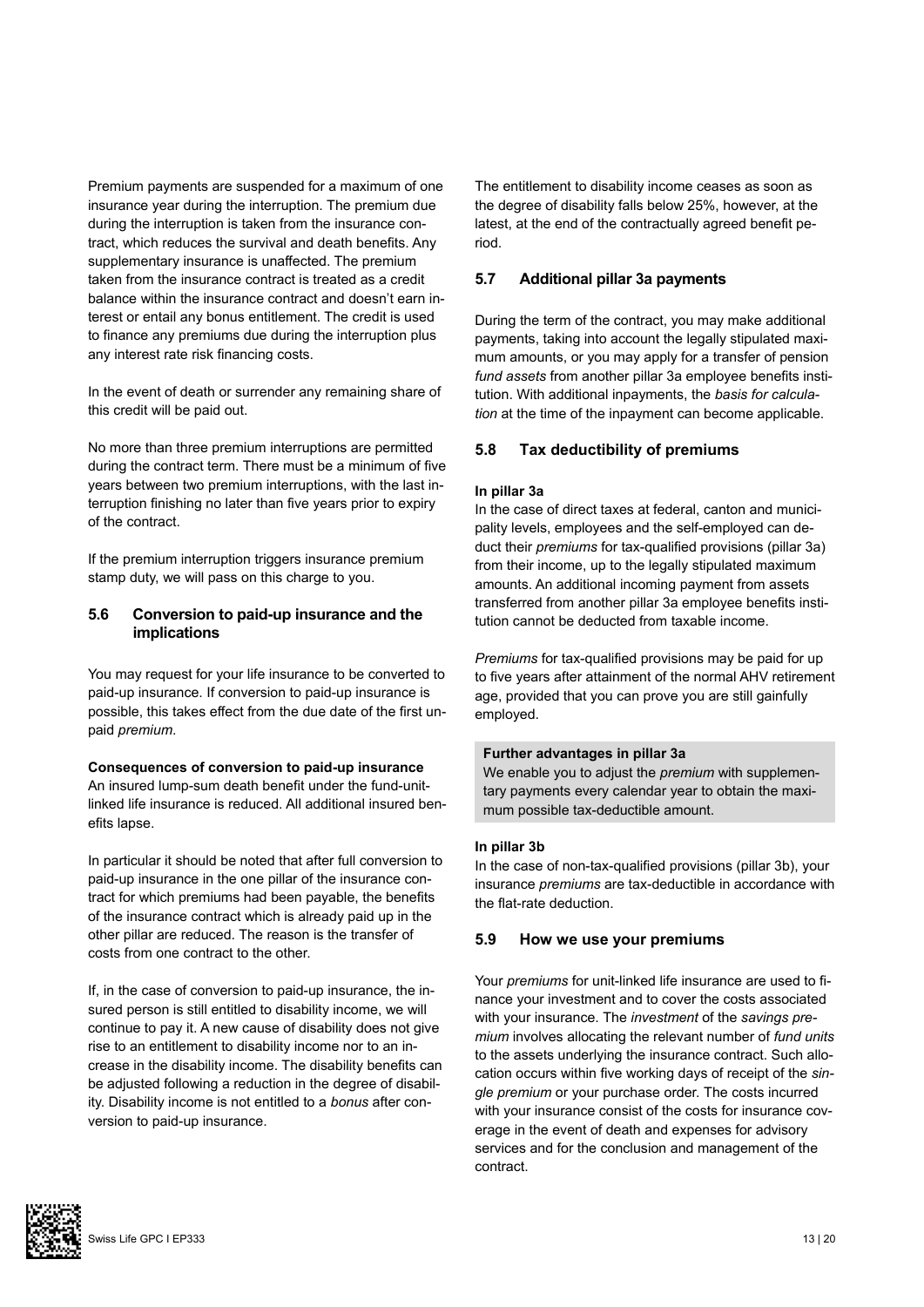If your contract includes supplementary insurance benefits in the event of death or disability, these *premiums* cover the costs for the additional insurance coverage and the additional expenses for advisory services and for the conclusion and management of the contract.

# **5.10 Choice of funds**

We offer you a selection of different *investment funds*. You decide, on concluding the contract, whether the *savings premiums* should be allocated to one or several *investment funds* (fund mix).

We ensure that all *investment funds* comply with the investment regulations pertaining to pillar 3a.

# **Fund mix**

In the fund mix you decide how your *savings premiums* should be allocated to *the investment funds* available. You can change the fund mix for the investment of your future *savings premiums* at any time.

# **Fund switch**

During the term of the insurance contract you can reallocate the value of the *fund units* partly or entirely within the available *investment funds*.

# **5.11 Commissions and duties**

We charge an issuing commission on the *investment* of your *savings premium* in *investment funds*. The amount of the issuing commission per *investment fund* is shown on the fund overview, which you can order from our Customer Services or download from www.swisslife.ch/premiumvitalityduo.

In the case of *divestment* we waive our commission. If stamp duty is due, for example from buying and selling units in *investment funds* governed by foreign law, we will deduct it from the fund assets.

# **5.12 Use of distributions from investment funds**

Any distributions (including any reclaimable withholding tax) from *investment funds* are reinvested in *investment funds* of the selected *fund portfolio*. The resulting number of *fund units* is then allocated to the assets underlying the insurance contract. There is no commission due.

# **5.13 Change in the range of funds**

We may change the range of *investment funds*, by investing the value of the *fund units* in another *investment fund*, without charging commissions. We will notify you in writing of a change in *investment fund*.

#### **Opportunities and risks**

If the value of the *investment fund* increases, the *fund assets* in your insurance contract also increase. Similarly, if the value falls, the *fund assets* also decrease. This market risk is borne by you.

We would like to point out that if the *fund assets* perform badly, the costs for covering the mortality risk may rise.

Information on the *investment fund* can be found in the relevant fund brochures. These are available free of charge at www.swissfunddata.ch and www.fundinfo.com, from your insurance advisor or from our *head office*.

# **5.14 Exit management**

You can include exit management when you make your application.

Exit management allows the gradual exit from the selected *investment funds* into a low-risk investment defined by us.

No commissions are charged for reallocations made as part of exit management. Reallocations of *investment fund* units may be subject to stamp duty.

We pay out the *fund assets* upon expiry of the contract.

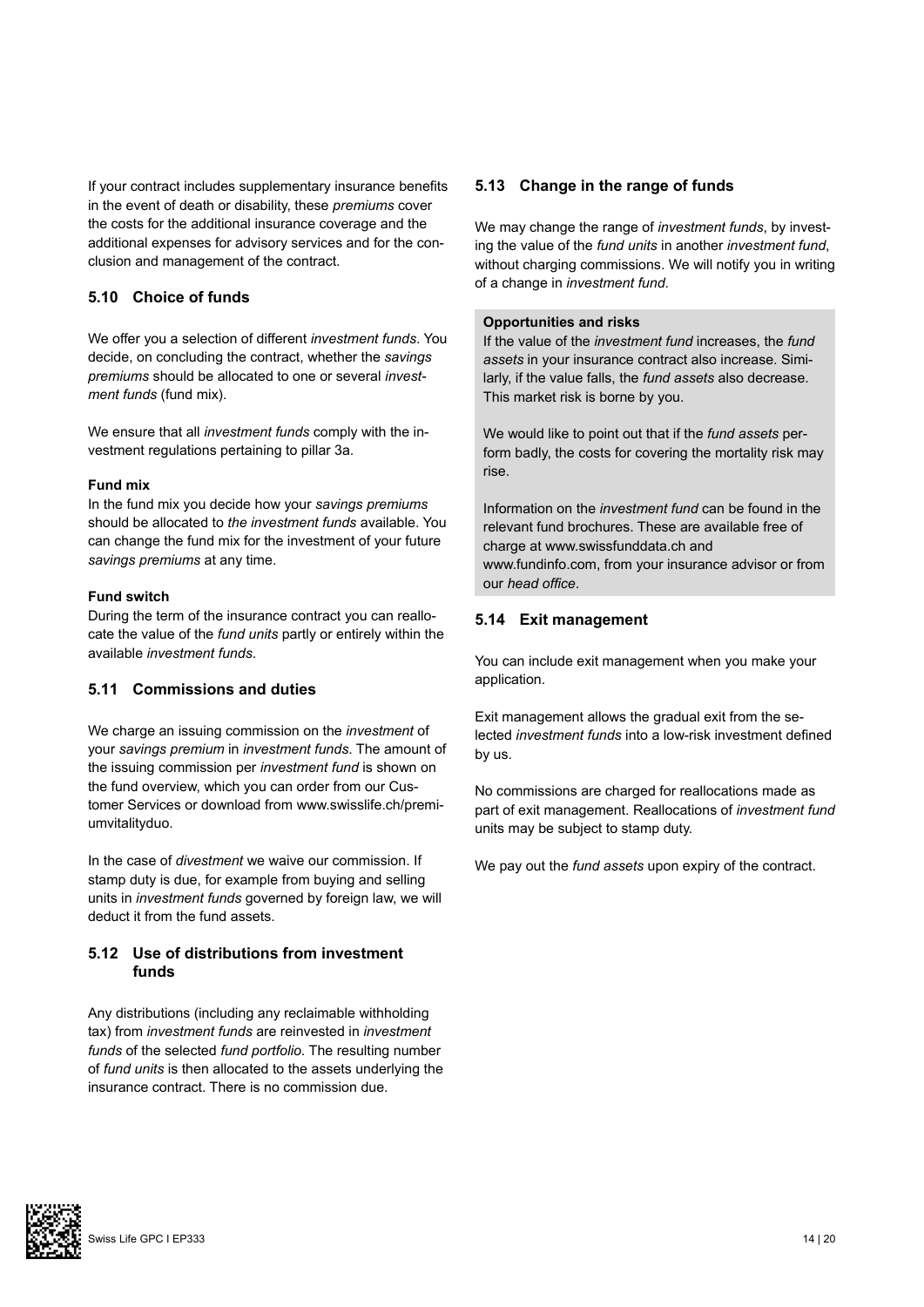# 6 Your insurance contract

#### **Persons participating in the insurance contract**

The persons defined below may participate in the insurance contract in various roles:

You are the **policyholder**. As the policyholder, you conclude the insurance contract with us. You thus assume the associated rights and obligations.

The **insured person** is the person on whose life the insurance has been taken out. With Swiss Life Premium Vitality Duo the policyholder and the insured person are identical.

As the policyholder, you are the **premium payer**, unless you have named another person as the premium payer.

The **beneficiaries** are the individuals entitled to the insurance benefits. You can designate the beneficiaries.

# **6.1 Notes on the conclusion of your insurance contract**

We examine your application and notify you of our decision in writing. The insurance contract is concluded upon acceptance of the application. Issuance of the *policy* signifies acceptance of the application.

#### **Duty to disclose**

In the case of conclusion of the insurance contract, the arrangement of additional benefits, an increase in benefits or shortening of the *waiting period*, you must answer our questions fully and truthfully.

If you provide any incorrect or incomplete information, we may give notice on the insurance contract within four weeks of becoming aware of the failure to observe the disclosure requirement.

#### **Revocation of application**

If you rescind the application in writing within 14 days of signing, you are released from all obligations vis-à-vis us and the insurance contract does not come into effect.

Your insurance coverage expires once you send the notification of revocation.

#### **Preconditions for concluding a pillar 3a contract**

It is only possible for employees and the self-employed to conclude pillar 3a contracts.

Spouses or registered partners may only take out a taxqualified individual insurance product on their own behalf. Therefore, every spouse or registered partner in gainful employment must take out their own pillar 3a insurance contract.

# **6.2 Duration of your insurance coverage**

#### **Provisional life insurance coverage**

The provisional insurance coverage commences upon receipt of your signed application at our *head office* in Zurich but, at the earliest, on the date from which coverage has been requested.

We grant no provisional insurance coverage if the insured person

- dies before the commencement date applied for, or
- was being treated by a doctor at the time of making the application or has been undergoing treatment during the past six months, or
- was not fully capable of working at the time of making the application.

The provisional coverage lasts no longer than 60 days and lapses upon acceptance or rejection of your application.

The provisional insurance coverage is limited to CHF 300 000 for one person.

#### **Definitive coverage**

The definitive insurance commences as soon as the contract is concluded but, at the earliest, on the date from which coverage has been requested.

The definitive insurance ends

- upon survival of the insurance term
- upon the death of the insured person
- upon premature termination of the contract.

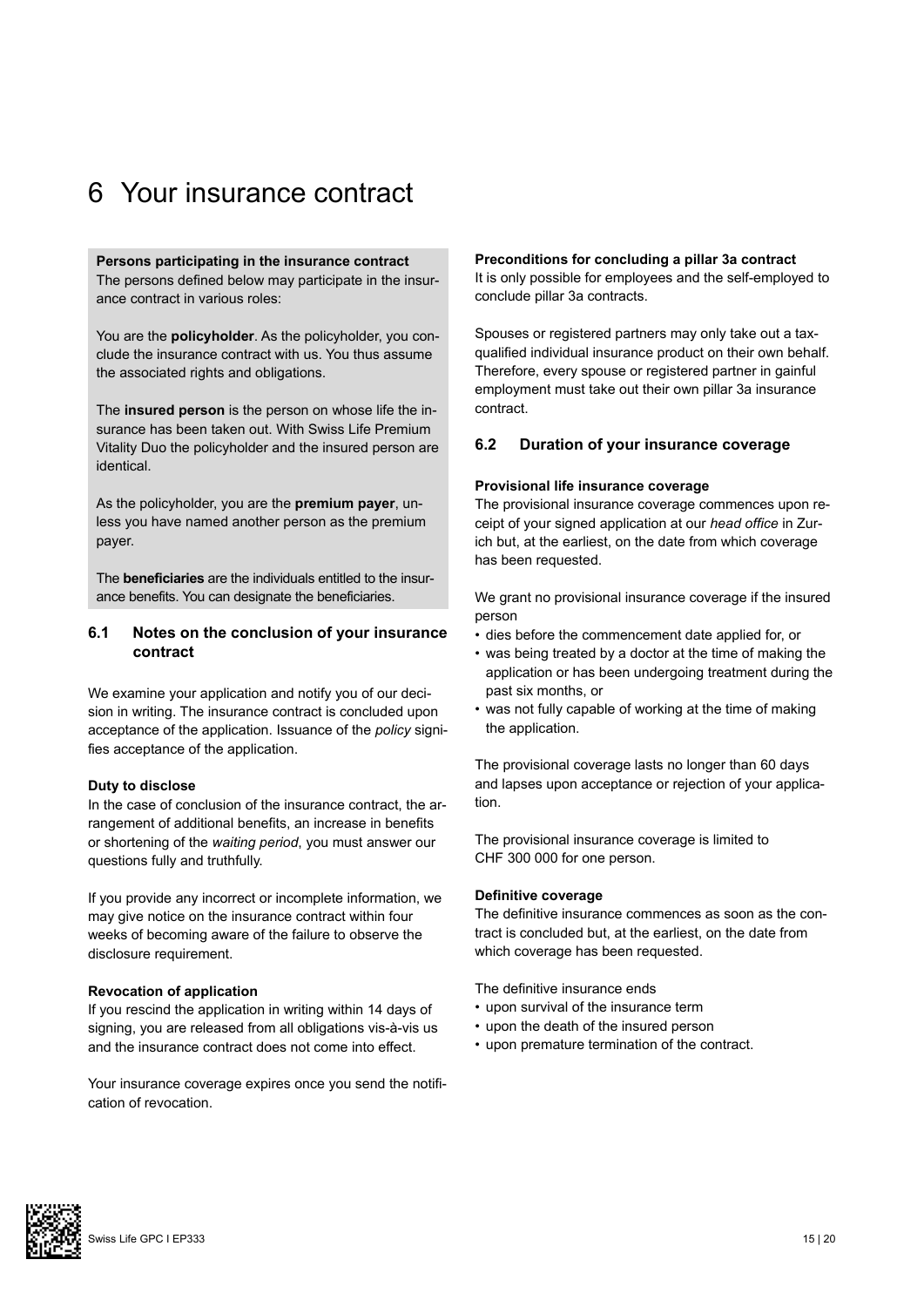# **6.3 Partial or full surrender of your contract**

#### **Partial surrender**

You are entitled to ask for a part of the *surrender* value of your insurance contract to be paid out. Partial *surrender* reduces an insured lump-sum death benefit under the fund-unit-linked life insurance. The new insured benefits are to be documented in an updated *policy*.

#### **Full surrender**

You are entitled to ask for the full *surrender* value of your insurance contract to be paid out. If you opt for a full *surrender*, your insurance contract is terminated.

If, in the case of *surrender*, the insured person is still entitled to disability income, we will continue to pay it. A new cause of disability does not give rise to an entitlement to disability income nor to an increase in the disability income. The disability benefits can be adjusted following a reduction in the degree of disability. Disability income is not entitled to a *bonus* after a full *surrender*.

The entitlement to disability income ceases as soon as the degree of disability falls below 25%, however, at the latest, at the end of the contractually agreed benefit period.

#### **Calculating the surrender value**

The insurance does not have a *surrender* value for the first twelve months.

The *surrender* value corresponds to the *fund assets* minus unamortised advisory and acquisition costs, at least, however, to two thirds of the *fund assets*. The *fund assets* are calculated on the basis of the current closing price (redemption price) of the *investment fund* established by the fund company. No redemption commissions are charged. The key date for calculating the *surrender* value is the requested date of *surrender*; at the earliest however, the date the request to *surrender* is received at our Zurich *head office*.

#### **Special points to note on the surrender of pillar 3a life insurance**

Please note that *surrender* of a pillar 3a policy is only possible in the cases described below.

Full *surrender* only is possible under the following conditions:

• You are drawing full disability income from the federal disability insurance (IV) and the disability risk (disability income or waiver of *premium* in the event of disability) is not insured in your pillar 3a contract,

• You use the paid benefit to purchase benefits in a pension fund or other legally recognised form of future provisions.

Provided written consent has been provided by the spouse or registered partner, full *surrender* only is possible under the following conditions:

- You have been self-employed up to now and are taking up a different type of work on a self-employed basis.
- You are leaving Switzerland permanently.
- You are taking up self-employment and are no longer subject to mandatory insurance.
- The *surrender* value of your insurance contract is less than the annual *premium*.

Provided written consent has been provided by the spouse or registered partner, partial or full *surrender* is possible under the following conditions:

• You are using the payment to purchase or construct an owner-occupied residential property, to co-own an owner-occupied residential property or to repay a mortgage loan for owner-occupied residential property.

You can apply for partial *surrender* in connection with owner-occupied property only once every five years. From the age of 59 for women and 60 for men, only full *surrender* is permitted.

You may ask to *surrender* your *policy* in full at any time from five years prior to reaching the normal retirement age under the AHV.

**Important information about the surrender option**  We would like to point out that a *surrender* may put you at a financial disadvantage. Thus we recommend that you first turn to us for advice.

In particular it should be noted that after a full surrender in the one pillar of the contract for which premiums had been payable, the benefits of the contract which is already paid up in the other pillar are reduced. The reason is the transfer of costs from one contract to the other.

# **6.4 Terminating your insurance contract prematurely**

You may give notice on your insurance contract at any time. We will terminate your contract on the date requested by you, at the earliest, however, on the date the written notification of termination is received at our *head office* in Zurich. Terminating the insurance contract results in a full *surrender* of your insurance.

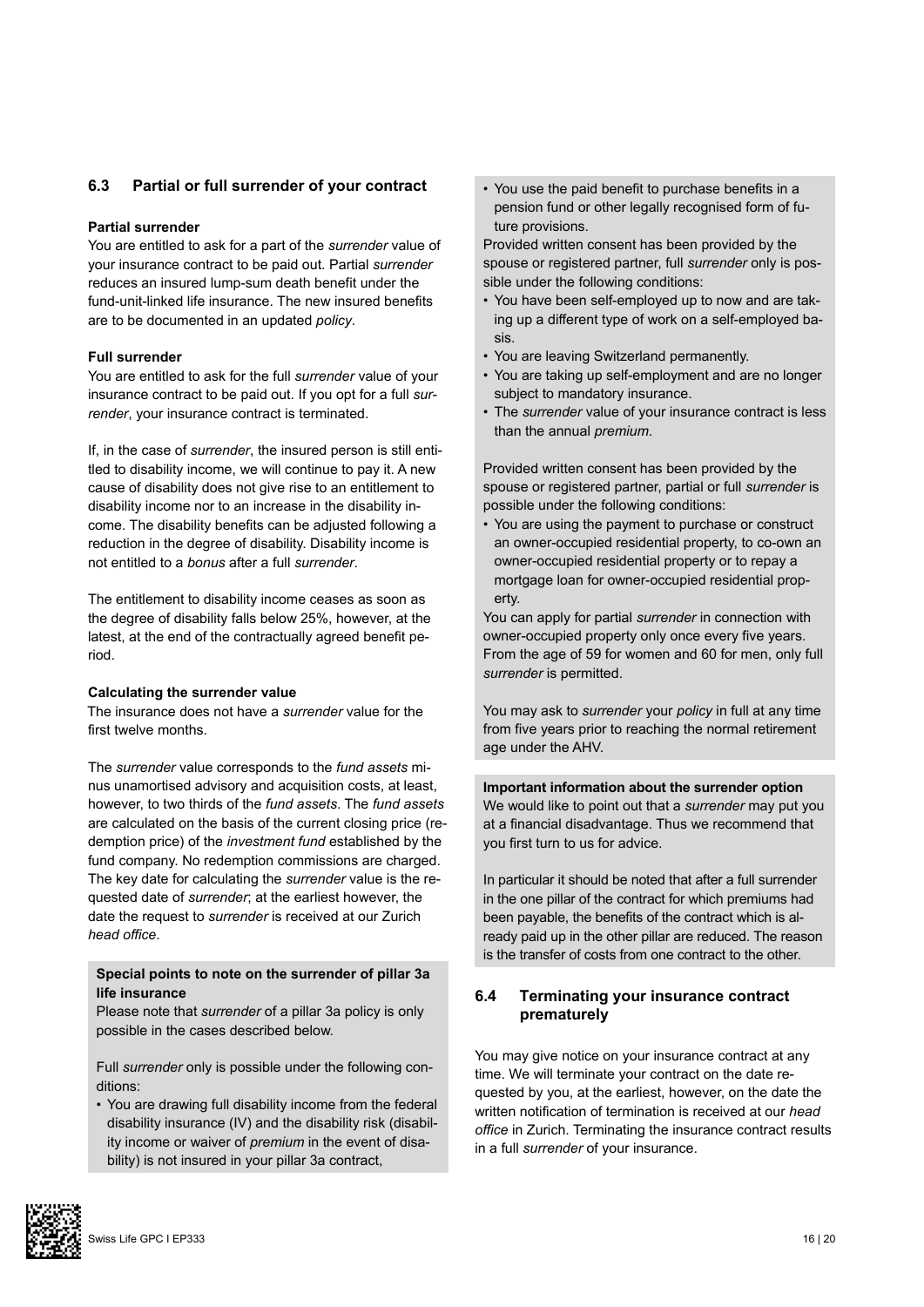Please note that premature termination of a pillar 3a insurance contract is only possible if one of the legally stipulated reasons arises.

# **6.5 Annual statements**

At the beginning of each calendar year, you will receive, for enclosure with your tax declaration,

- a certificate showing the amount of *premiums* you have paid into the pillar 3a insurance
- a certificate showing the tax value of the pillar 3b insurance
- a certificate showing the disability income drawn under pillar 3a and 3b in the previous year.

At the beginning of every new *insurance year*, we also provide you with an overview of the insured benefits and the balance of the *fund assets*.

# **6.6 Establishing the order of beneficiaries**

By means of a written beneficiary declaration, you can establish to whom the benefits should be paid in the event of survival or death. The declaration documents the beneficiary's own right to the insurance entitlement allocated to that person. In the event of death, that entitlement does not become part of your estate. If you fail to designate beneficiaries under your pillar 3b insurance, the insurance entitlement goes into your estate.

#### **Designation of beneficiaries in pillar 3a**

The following persons are prescribed by law as beneficiaries in pillar 3a:

a. in the event of survival, you as the policyholder.

b. after your death, the following persons in the order listed below:

- 1. the surviving spouse or surviving registered partner, in the absence of whom
- 2. direct descendants as well as natural persons who were largely dependent on the deceased for their support, or a person who had cohabited with the deceased in a continuous marriage-like relationship in the five years prior to the latter's death, or must support one or more children from the relationship, in the absence of whom
- 3. the parents, in the absence of whom
- 4. the siblings, in the absence of whom
- 5. the other legal heirs.

You may designate one or more of the persons cited under item 2 as beneficiaries and define their entitlements in greater detail. In addition, you may change the order of beneficiaries under item b, numbers 3 to 5 and define their entitlements in greater detail.

#### **Designation of beneficiaries in pillar 3b**

Under pillar 3b there are no limitations with regard to the designation of beneficiaries, and you may change or revoke a beneficiary designated at the beginning of the insurance contract at any time during the contract term, except in the case of an irrevocable beneficiary.

#### **Irrevocable beneficiary**

Under pillar 3b you can designate an irrevocable beneficiary. This designation must be stated on the *policy* and signed by you. You are also obliged to inform us of the irrevocable designation and to hand over the *policy* to the irrevocable beneficiary. It is then no longer possible to change or rescind the designation of an irrevocable beneficiary without the latter's authorisation.

# **6.7 Pledging and assigning your insurance entitlements**

Entitlements from insurance contracts can be pledged or assigned to third parties. In order to be valid, the pledge or transfer must be made in writing, the *policy* must be handed over to the third party and we must be notified in writing.

#### **Special points to note with pillar 3a**

Entitlements to benefits from pillar 3a insurance contracts cannot be pledged or assigned to third parties, except in the following cases:

- You can pledge the entitlement to insurance benefits to purchase owner-occupied residential property, to co-own an owner-occupied residential property or to defer the repayment of mortgage loans. The provisions on encouragement of home ownership under Art. 30b of the Federal Law on Occupational Retirement, Survivors' and Disability Pension Plans (BVG), Art. 331d of the Swiss Code of Obligations (OR) and Art. 8 to 10 of the Ordinance on the use of occupational pension savings for home ownership (WEFV) apply accordingly.
- You may transfer your entitlement to retirement benefits in full or in part to your spouse, or this may be done by a court, if the marital property is dissolved for any reason other than death. We are obliged to transfer the stipulated sum to a pillar 3a institution designated by your spouse in accordance with Art. 1 cl. 1 of the Ordinance on the Fiscal Deduction of Contributions to

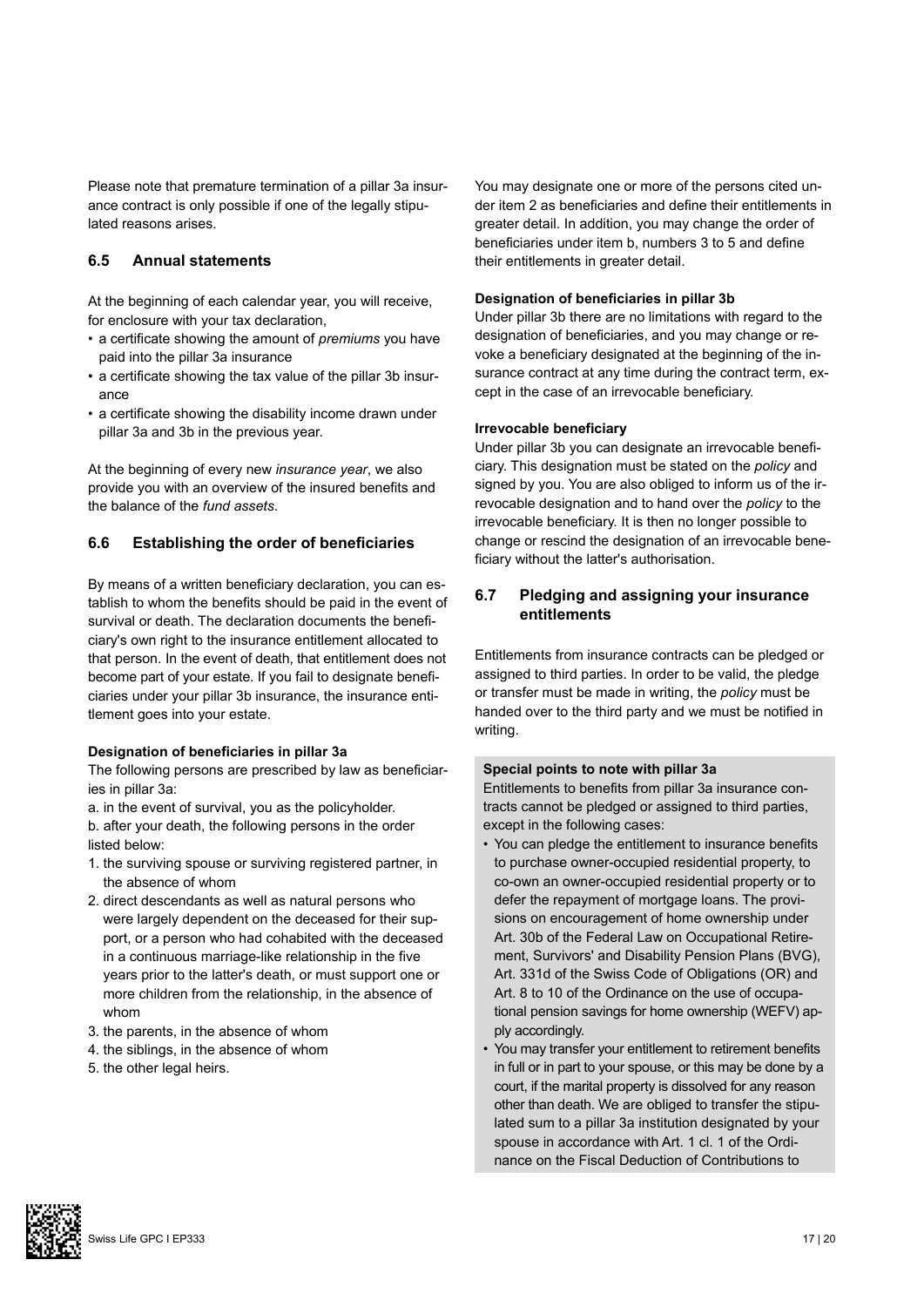Recognised Pension Plans (BVV 3) or a second pillar employee benefits institution, subject to the provisions of Art. 3 BVV 3 (advance payment of benefits). The same applies to the legal dissolution of a registered partnership if both partners have arranged that the assets are to be divided in accordance with the legal provisions pertaining to the community of acquisitions.

# **6.8 Granting an interest-bearing loan**

We can offer you an interest-bearing loan in exchange for the pledging of your insurance benefits under pillar 3b, provided that your contract has a *surrender* value.

The interest and repayment terms are defined in a loan agreement.

When we pay out the insurance benefit, or a portion or the entire amount of the *surrender* value of the insurance, we offset any outstanding loan receivables and interest. The same applies to conversion of the insurance contract to paid-up insurance.

# **6.9 Notices and disclosure obligation**

Notifications are to be addressed to us as follows: Swiss Life Ltd P.O. Box 8022 Zurich

We will send your notifications to the most recent address known to us.

You are obliged to notify us immediately of all changes to contract data (for example concerning your name, your residential or correspondence address, the controlling persons of legal entities or the beneficial owner).

# **6.10 Special agreements**

Special agreements only apply if they have been confirmed in writing by two authorised signatories of our *head office* in Zurich.

# **6.11 Place of performance**

The place of performance is the Swiss domicile of the entitled person. If the entitled person has no Swiss domicile, the place of performance is our *head office* in Zurich.

# **6.12 Data protection**

# **General**

We handle your data and the insured person's data with the utmost confidentiality and process it in accordance with the Swiss Federal Act on Data Protection. Under these terms, it is permissible to process data if the data protection legislation or other legal regulations so permit or when explicit consent has been given.

Your personal data and/or the insured person's personal data are required for processing the application, calculating the *premiums*, administering the insurance contract and processing the benefits upon occurrence of the insured event.

# **Data processing**

Data processing refers under the data protection law to all activities involving personal data, especially when data is obtained, stored, used, altered, disclosed, archived or destroyed. Your data and/or the data of the insured person are maintained and archived in electronic or physical form in compliance with the relevant legal provisions. We process data obtained from insurance applications, insurance contracts and reported claims.

To enable us to process applications and review benefits, your health data is also procured and processed by our medical services unit. In doing so, we always honour a doctor's professional obligation to maintain confidentiality with regard to the contracting parties.

Subject to observance of the applicable data protection provisions, we may fully or partly outsource business areas and services (e.g. contract administration, payment transactions, IT) to third parties in Switzerland and abroad, also for the processing and handling of (personal) data.

#### **Consent to using data**

By signing this application, you grant us the authorisation to check your application and to procure, process and save any data required to perform the contract; this includes clarifications with third parties if necessary (e.g. previous insurers, public authorities, doctors, hospitals). In addition, you authorise us to use the data for statistical evaluations (e.g. market research) and marketing purposes within the Swiss Life Group. If we should establish an additional benefit requirement on the basis of the data supplied, you authorise us to identify any gaps in coverage and to forward the data to the responsible bodies or to our cooperation partners.

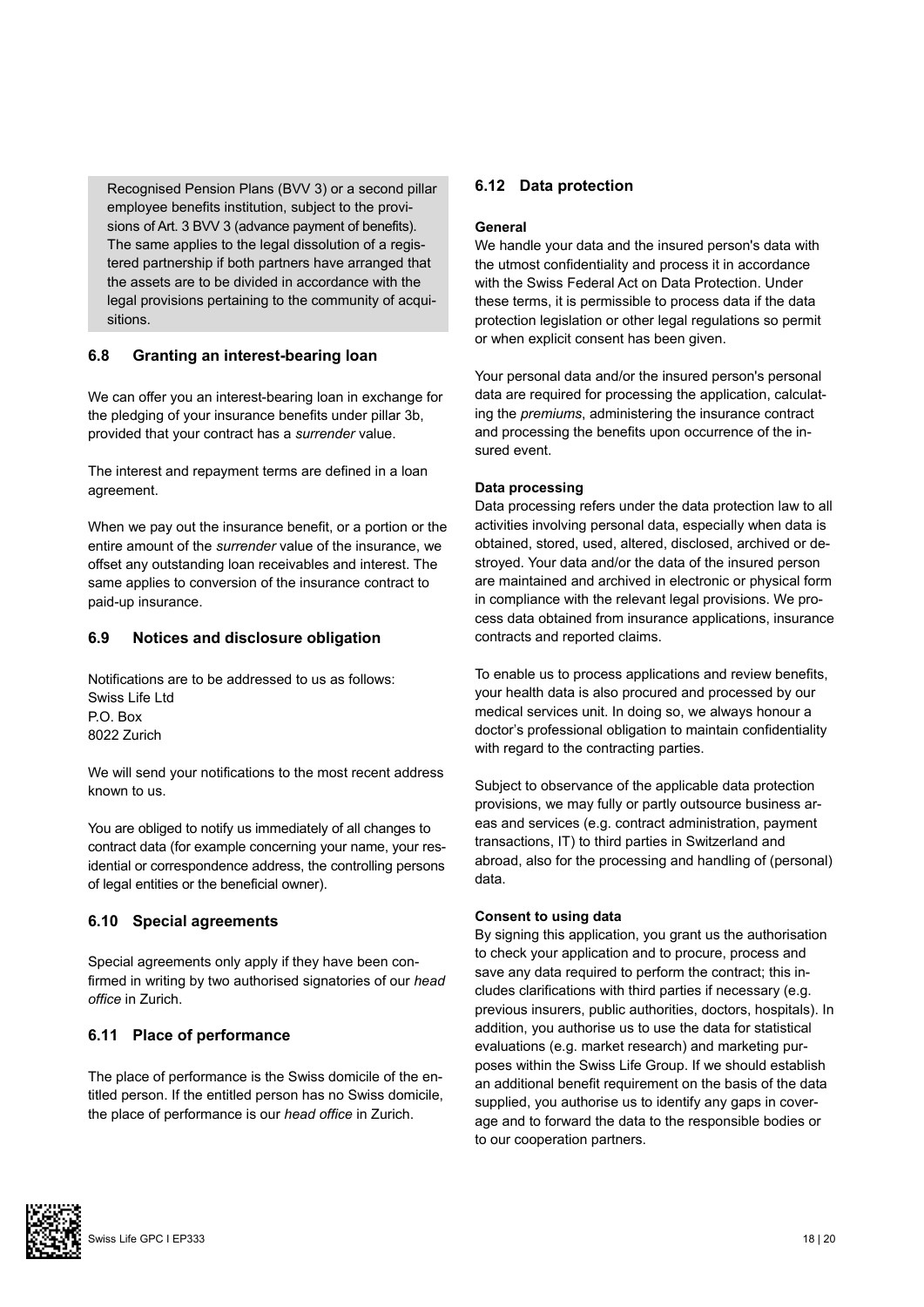#### **Data exchange**

To safeguard the interests of all policyholders, data may be exchanged with previous insurers and reinsurers in Switzerland and abroad. This data exchange assists in the risk-balancing process and with the setting of fair *premiums.* Such data exchange can also take place within the Swiss Life Group.

#### **Data storage**

We store the data procured in the course of processing the application and contract in client files and in contract administration and benefits systems.

Contract data and business correspondence are retained for at least ten years after termination of the contract. By law, claims data must be retained for at least ten years after settlement of the claim.

#### **Right to receive information and correct data**

You and the insured person are entitled to request details about what specific information we process about you and the insured person. Furthermore, you and the insured persons also have the right to have any erroneous data corrected or destroyed.

# **6.13 Amendment of the General Policy Conditions**

#### **Changes in the law and judicial or official requirements**

If a provision of these General Policy Conditions has to be changed or cancelled as a result of a change in law, a judicial decision or a legally binding order of a public authority, we will amend this provision, taking into account as far as possible the interests of both contracting parties.

#### **Administrative reasons**

If necessary for administrative reasons, we are entitled to modify this product (e.g. within the context of data transfers or changes to administration systems) and to amend the General Policy Conditions accordingly. In such a case, the insurance benefits provided will be of at least an equivalent level and the *premium* will remain unchanged.

#### **Implementation of an amendment**

If amendments to the General Policy Conditions, as described above, have to be made during the term of the contract, the new conditions shall apply from the date these amendments come into effect. We will notify you in writing of such an amendment.

### **6.14 Limitations on sales outside Switzerland**

Any relevant limitations on the sale of products and services must be observed for individuals who are resident outside Switzerland. This life insurance may not be concluded with, or transferred to, any person who is resident in, or a national of, the USA and its sovereign territories. However, there is no restriction on the designation of such persons as beneficiaries provided benefits are paid in a lump sum.

# **6.15 Contacts**

If you have any questions, please do not hesitate to contact us. You may also contact the Foundation of the Ombudsman of Private Insurance and of SUVA free of charge:

- Foundation of the Ombudsman of Private Insurance and of SUVA, P.O. Box 2646, 8022 Zurich
- Ombudsman de l'assurance privée et de la SUVA, case postale 2608, 1002 Lausanne
- Ombudsman dell'assicurazione privata e della SUVA, Casella postale 10, 6903 Lugano

Please note that the Foundation of the Ombudsman of Private Insurance and of SUVA does not offer any insurance advisory services.

#### **6.16 Applicable law**

Your insurance contract is governed by Swiss law. For tax-qualified provisions (pillar 3a), the Ordinance on the Fiscal Deduction of Contributions to Recognised Pension Plans (BVV 3) applies in particular.

# **6.17 Place of jurisdiction for claims arising from your insurance contract**

Claims arising from or in connection with this contract are to be brought before a court of jurisdiction at your Swiss domicile or at the Swiss domicile of the entitled person or at our *head office* in Zurich.